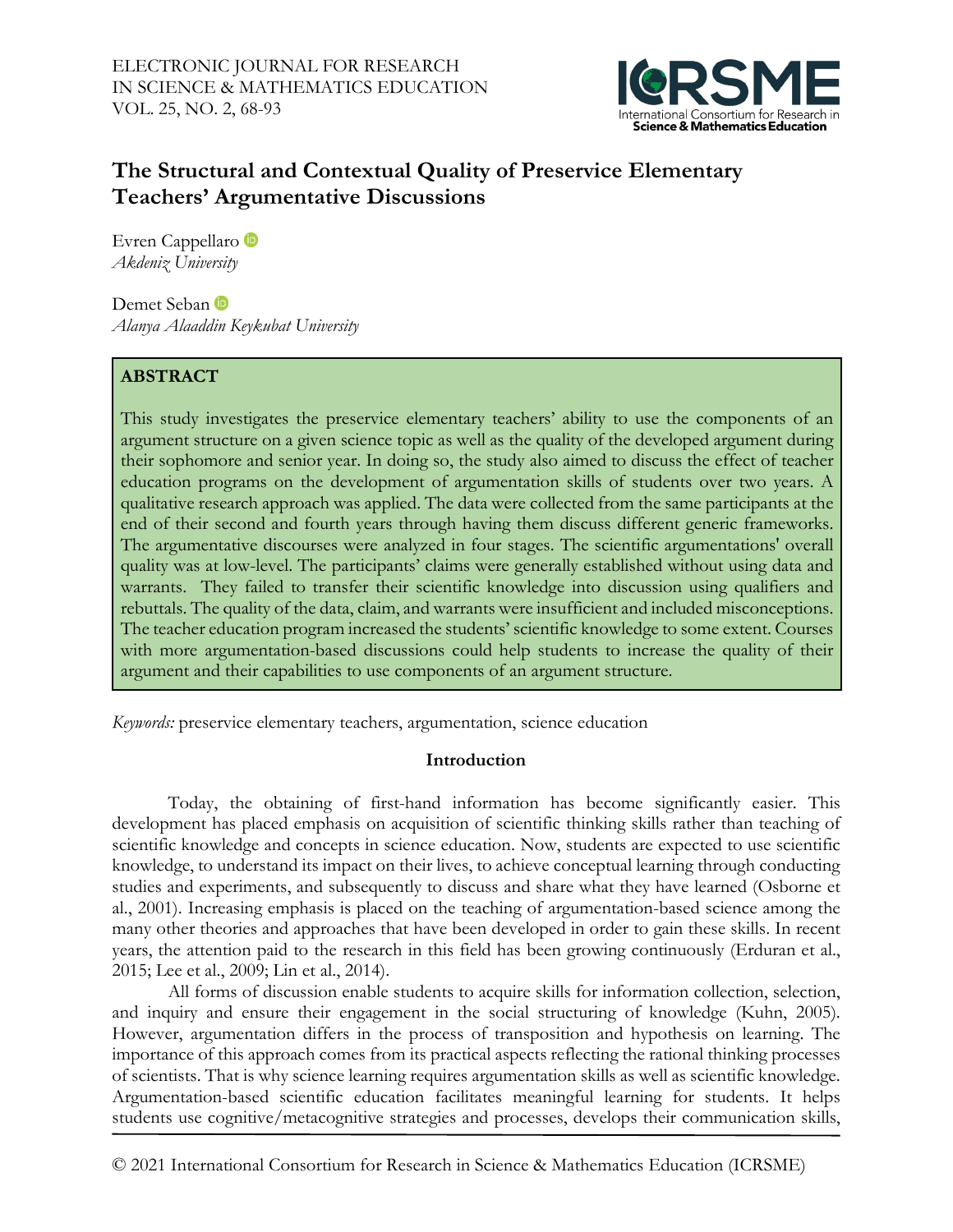supports their critical thinking skills, promotes scientific literacy, and makes it easier for them to understand scientific culture and practice (Jimenez-Aleixandre & Erduran, 2008).

Teaching argumentation in science education also conveys an adequate image of science through constructing and analyzing arguments related to social applications and implications of science (Driver et al., 2000). This way, students can also realize that science and scientific knowledge is questioned, discussed, and subject to change. Argumentation does not only improve scientific thinking and inquiry skills but also the way students approach to the nature of science (Duschl & Osborne, 2002; Tumay & Koseoglu, 2011). Introducing students to this approach at an early age also contributes to their understanding of the nature of science and creates a positive impact on their approach to scientific concepts and sciences in future study (Ozdem et al., 2013).

The legitimate answer to assess quality of arguments relies on the definition of argument and argumentation theories. Argumentation involves diverse meanings and many scientists have contributed to defining the concept of argument in the related literature in various ways (Jimenez-Aleixandre & Erduran, 2008; Kuhn, 1992; Plantin, 2005). Jimenez-Aleixandre and Erduran (2008) emphasized that the structuring of knowledge in the sciences is linked to evidence-based justification and that the claims should be presented within a logical context through its correlation to the data and evidence obtained from different sources. Therefore, they defined argument as constructing a connection between data and claims by means of rebuttal or evaluation in light of theoretical or empirical data in regard to a scientific topic/knowledge.

Toulmin made significant contributions to the development of the definition of scientific argumentation as a concept. He explains the structure of argument in a model consisting of four main elements (claim, data, warrant, backing) and two auxiliary elements (qualifiers, rebuttal) (Toulmin, 1958). According to this model, the knowledge and facts to support the claim is defined as *data*; the conclusion that is drawn is defined as *claim*; causes and principles to validate the relation between the data and claim is defined as *warrant*; and assumptions agreed to validate certain justifications is defined as *backing*. For more complex arguments, Toulmin then defined two more elements, namely qualifiers and rebuttals. *Qualifiers* are statements that limit the conditions under which the claim is true. *Rebuttals* are counterarguments or statements indicating circumstances when the claim is not true.

In examining the forms of argument, Walton (1996) defines argumentation schemes as abstract structures and frames them as dialogical. Many different argumentation schemes were distinguished based on their forms and content. Every argumentative scheme provides a set of questions for different types of reasoning such as inductive, deductive, defaultive, or abductive. They represent the structures of common types of arguments used in different contexts like everyday, legal, and scientific discourse. To analyze an argument, the argumentation scheme needs to be identified first. If the scheme is identified, the explicit and implicit features of the premises or the relation between premises and conclusion can be identified (Walton et al., 2008). Anderson et al. (2001) also point to the dialogical nature of the process of argumentation and emphasize the assumption of reasoning and representing contrasting perspectives. They argue that extended arguments can be broken down into recurrent patterns which they call "argument stratagems" (p. 2). A complete argument stratagem should include five different categories of information: the purpose, the conditions, the forms, the consequences, and the objections. Each of these stratagems depends on an argument schema that helps to organize information, retrieve relevant information from memory, facilitate argument invention, provide the basis for anticipating objections, and find flaws in the arguments.

According to Sampson and Clark (2008), a great number of diverse analytical and conceptual frameworks are used to analyze argumentation processes carried out in research done in relation to argumentation-based education in science education. According to the researchers, the models developed by Toulmin (1958) and Schwarz et al. (2003) were two different approaches employed in research investigating the arguments constructed by students. The common aspect of these two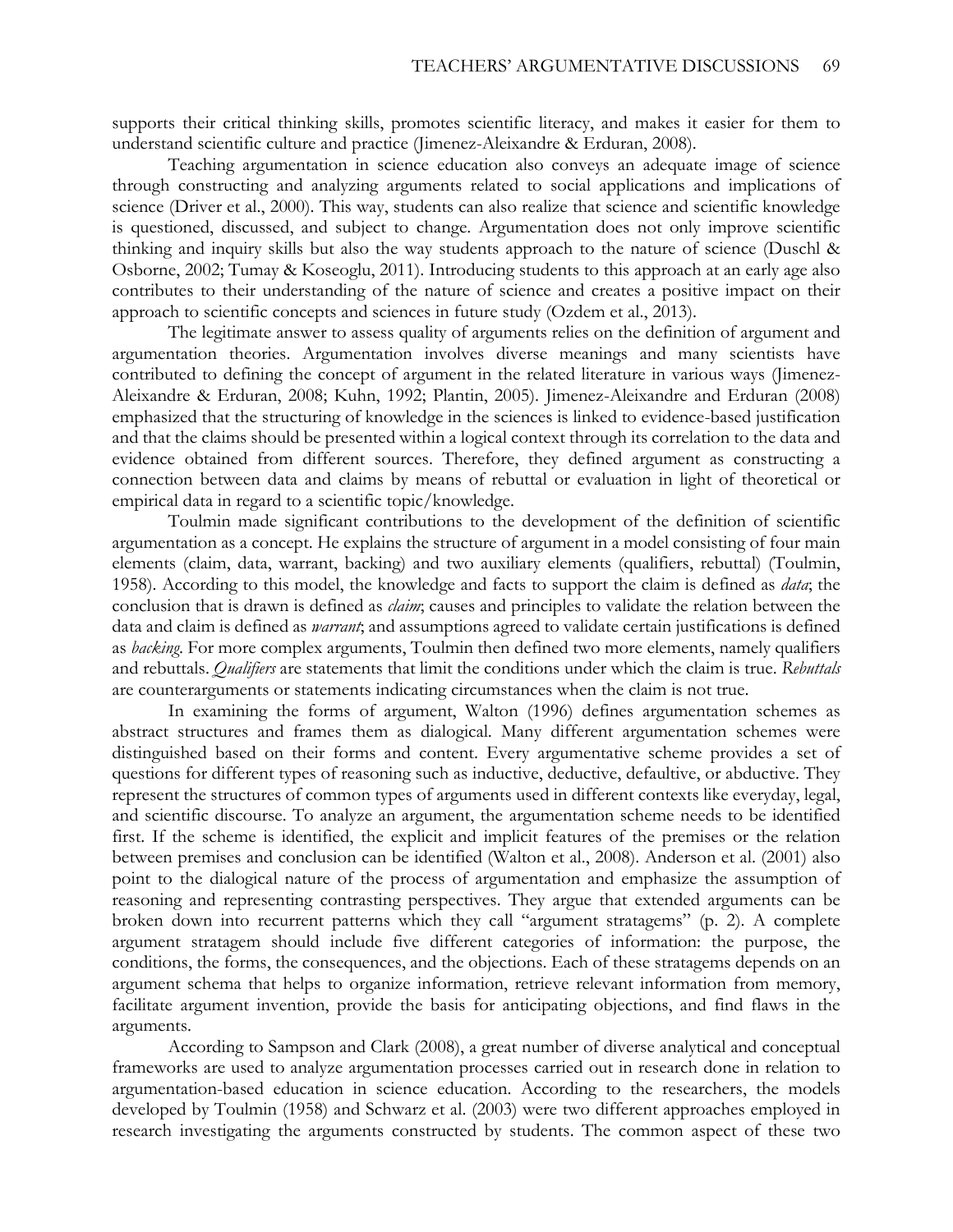approaches is that they can easily be generalized and adapted to diverse research fields. Toulmin's (1958) argument pattern is one of the most common argument models employed (Figure 1). In this model, what is investigated is usually the argument elements and not the content of an argument.

### **Figure 1**

*Toulmin Model of Argument*



According to Toulmin's model, arguments that are deemed as strong can sometimes fall short of scientific content. As the presence of argument components cannot be an indicator of a qualified and well-established argument, Toulmin's model is used together with other supporting approaches when conducting research (Sampson & Clark, 2008). The framework of Schwarz et al. (2003), on the other hand, is for examination of arguments that have been developed in written discourse. This framework is used mainly for analyzing the argument in terms of content.

The discussions on how argumentation is situated in science and how it intervenes in science education legitimized argumentation-based science education. Different integration of argumentation as a part of curriculum and teacher training for the implementation of argumentation in science education became two aspects to consider for researchers who work in this area. Most national curricula expect students to acquire general argumentative skills, and science educational policies across the world highlight argumentation as a process of scientific knowledge construction (Erduran & Jimenex-Aleixandre, 2008). In Turkey, there were no standards directly related to argumentation in elementary school programs until 2015. "An interdisciplinary perspective based on an inquiry-based learning approach" (MEB, 2015) was adopted and argumentation-based science teaching was explicitly highlighted in the science curriculum beginning in elementary grades. Adopting a new revised curriculum requires time, and the success of implementation depends on the teachers' ability to implement argumentation practices. Besides providing in-service teachers with the necessary training, teacher education programs should consider new developments in the curriculum and revise their own curricular activities according to these changes. In addition to subject matter knowledge, preservice teachers are also educated on different instructional approaches and teaching techniques. The instruction that involves higher order thinking should be specifically designed to actively engage students to learn the process of thinking as scientific argumentation skills do not naturally develop and argumentation is not a process that spontaneously transpires in the class (McNeill & Pimentel, 2010).

The majority of studies carried out in relation to the use of argumentation in science education were done on preservice science teachers, inservice teachers at the level of middle school and high school, or students studying at this level of education (Cavagnetto, 2010). The number of studies on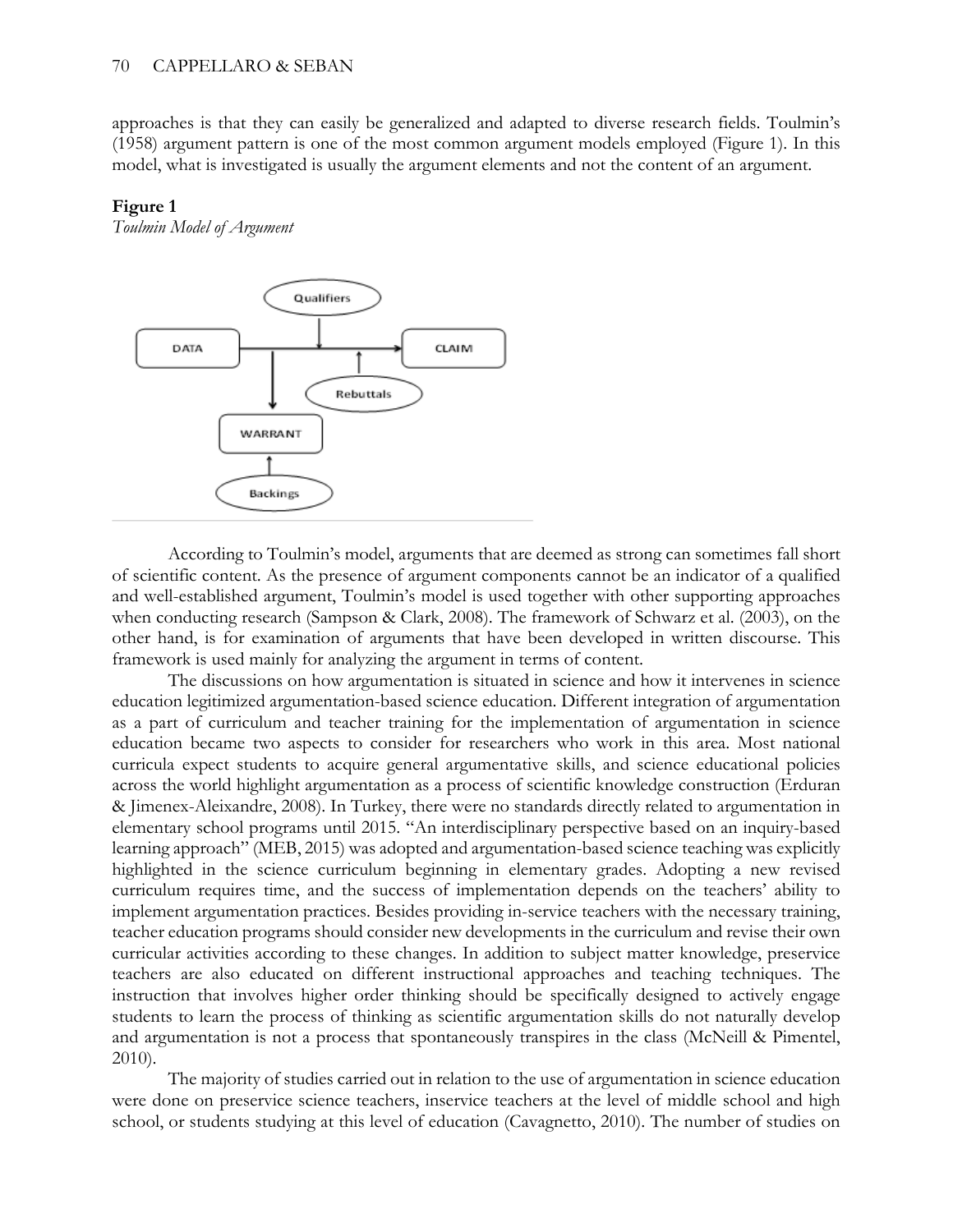primary school students and teachers, on the other hand, is scarce in comparison to these studies (Cavagnetto et al., 2010; Kim & Hand, 2015). Therefore, preservice teachers who teach science should be equipped in terms of argumentation-based teaching. The effective use of this approach by the elementary level preservice teachers who are to guide students in argumentation-based science teaching and encourage meaningful learning depends on the fact that they understand the nature of scientific knowledge and that they have the necessary knowledge and skills for implementing this approach. This is also a necessity because success in middle school depends on how well students were introduced to argumentation-based reasoning and discussion.

Given this theoretical and empirical background to the problem, this study concerns preservice elementary teachers' scientific argumentation development from the second to fourth year of their program. In doing so, the study also aimed to discuss the effect of teacher education programs on the development of argumentation skills. Therefore, the research questions are:

- What are the components of argument structures of scientific discussions developed by sophomore and senior preservice elementary teachers?
- What is the quality of arguments developed by sophomore and senior preservice elementary teachers?
- To what extent does the structural and contextual quality of preservice elementary teachers' scientific argument develop from sophomore to senior year?

### **Method**

This study aims to examine preservice elementary teachers' ability to use argumentation structure and the quality of the developed argument content. It also has the objective to discuss the contribution made by the education received over two years to the structural and contextual quality of preservice elementary teachers' scientific argument. The study employs a qualitative research method as it provides a holistic picture of the phenomena to understand the research problem (Cresswell, 2007). Qualitative research aims to draw a comprehensive picture and to interpret the meanings inferred from the phenomenon (Denzin & Lincoln, 1998).

#### **Participants**

The study was administered to 33 preservice elementary teachers. The participants are the same students who studied during the academic year of 2013-2014 in their second year and the academic year of 2015-2016 in their fourth. Seventeen female and 16 male students were voluntarily involved in the study. Purposeful sampling techniques were used to select participants in which the researcher selected participants who were associated with the research problem being studied (Creswell, 2007). The inclusion criteria were their success in science lessons in the first and second years of the education program.

### **Data Collection**

With a view to examine the preservice elementary teachers' argumentation-based scientific discussions and the change that occurred in the structure and the content of these arguments, they were given a separate appointment at the end of the final exams so as to collect the data on two different occasions. The first data collection was carried out after the completion of year two by the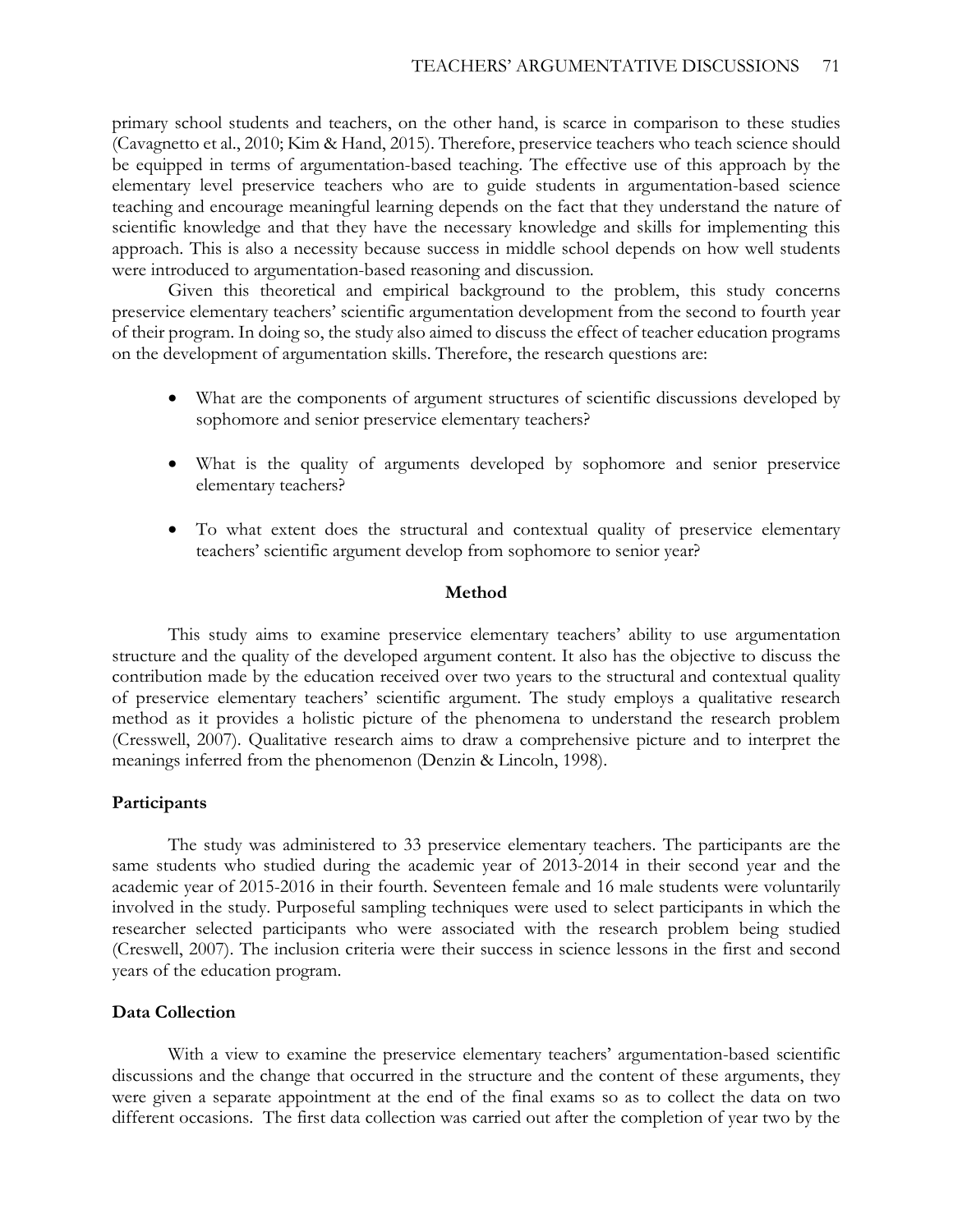### 72 CAPPELLARO & SEBAN

students. Year two was chosen because the preservice teachers completed General Biology, General Physics, Chemistry, Instructional Principles and Methods, Science and Technology Laboratory Practices I and II at the end of that academic year. The students are expected to be knowledgeable about the basic concepts of science at the end of this year. Two years later, the second data collection was conducted right before the participants graduated. The students completed Science and Technology Education I and II, Life and Social Studies Education, and School Experience and Teaching Practices I and II throughout the last two years of the program. The preservice teachers gained experience as to how to convey knowledge and skills with regard to the science content they had learned. The students did not get any specific intervention program, nor were they trained specifically about argumentation using Toulmin's argumentation model. This was not preferred because teacher education programs are expected to provide students with necessary knowledge that they will need to make arguments.

Five groups of preservice teachers were formed, and each group received one generic question. When the groups were established, partner selection choices of the participants were taken into account and a group consisted of at least six students.

### **Data Collection Tool**

The questions distributed to the groups were selected from among the questions developed by Osborne et al. (2001) with the contributions of a group of teachers. The researchers designated various argument types and gave exemplary discussion questions for each type of argument to improve the scientific argumentation skills of children. The questions were translated from English to Turkish and used after being revised in line with the opinions of two expert science teachers (Table 1).

### **Data Analysis Method**

The group discussions were audio-recorded and lasted about 20 minutes. The discussion transcripts were analyzed in four stages. During the analysis process, categories that were predetermined were used for each stage.

In the first stage, all data were analyzed by using Toulmin's (1958) argument pattern. The dimensions constituting this model are claim, data supporting the claim, warrants indicating the relation between the data and the claim, backing strengthening the warrants, qualifiers, and finally the rebuttals showing the conditions or events under which the claim is invalid. This stage of the study was conducted to determine which dimensions of the argument were used by the preservice teachers. The analysis of the data was undertaken by two researchers. One of the researchers has Ph.D. in science education and the other in Curriculum and Instruction in elementary education. One researcher is an expert in teaching elementary and middle school science as the other works within literacy and is very familiar with teaching how to write argumentative essays. General evaluations were noted down after having listened to the interview records. Subsequently, the researchers identified the claims, warrants, backings, qualifiers, and finally assumptions used through scrutinizing the written texts and then checked whether the discourses were coded into similar categories. The discourses that were not coded similarly were discussed and evaluated under the related category upon agreement.

In the second stage, the content of the argument was evaluated in terms of strength and weakness. In this evaluation, the framework developed by Okada and Buckingham Shum (2008) was used (Table 2). In this stage, the data analysis was conducted without considering the qualities of argument elements, only taking into account their presence and absence. In the tables, "2Y" represents second year students, "4Y" represents fourth year students. The subsequent number represents the group and the letter represents the name assigned to the preservice teacher in that group.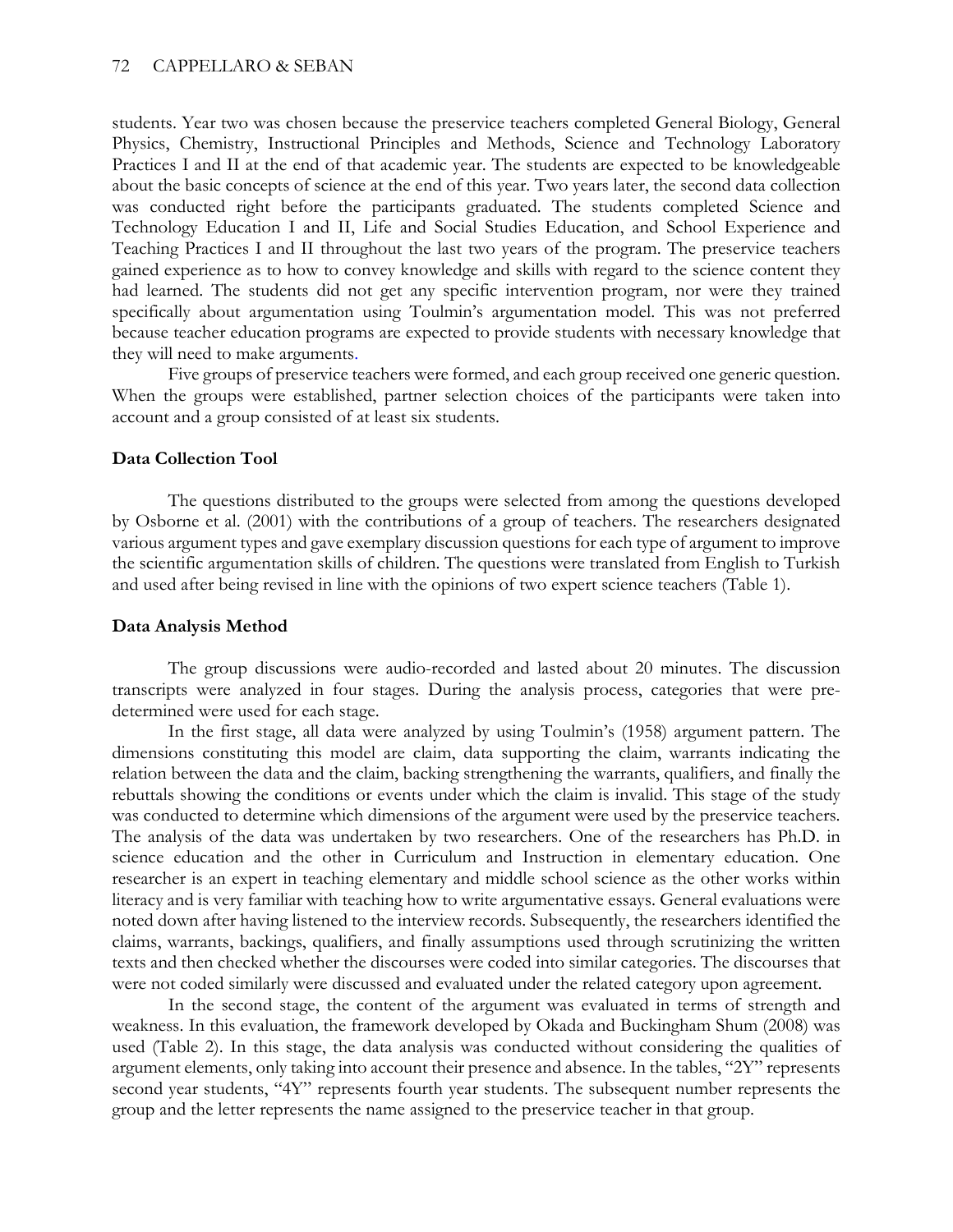## **Table 1**

*Materials for Argumentation*

| The Group | Generic Frameworks                                                                                                                                          |
|-----------|-------------------------------------------------------------------------------------------------------------------------------------------------------------|
|           | Competing theories                                                                                                                                          |
|           | Theory 1: Microbes are made from rotting material. This is helped by flashes of lightning, bright                                                           |
|           | light and warmth.                                                                                                                                           |
|           | Theory 2: Microbes are carried in the air, probably on dust, and cannot be made out of dead                                                                 |
|           | matter.                                                                                                                                                     |
|           | Discuss whether the following pieces of evidence support Theory 1, Theory 2, both or neither.                                                               |
|           | a. Boiled soup in a sealed glass flask will keep forever.                                                                                                   |
|           | <b>b.</b> If cartons of milk are opened, they will not stay fresh.                                                                                          |
|           | c. If the air was full of microbes, you wouldn't be able to see at all.                                                                                     |
|           | d. If milk is heated and sealed, it will keep for several days.                                                                                             |
|           | e. Boiling any material kills the vital ingredients needed to make microbes.                                                                                |
|           | f. Boiled soup, exposed to the air with a special S bend tube in it like the one                                                                            |
|           | shown here, does not go off.                                                                                                                                |
|           | g. Food goes off more quickly in the summer when it is warm and humid.                                                                                      |
| 2.        | Constructing an argument                                                                                                                                    |
|           | Heavier things do not always fall faster.                                                                                                                   |
|           | Look at the following statements of evidence. Discuss them with the others in your group and put them in a logical<br>order to justify the statement above. |
|           | a. A penny and a brick reach the ground at the same time when dropped from the same height.                                                                 |
|           | b. Air resistance is a force which opposes motion.                                                                                                          |
|           | c. All things fall at the same rate if you ignore air resistance.                                                                                           |
|           | <b>d.</b> A piece of paper falls much more slowly than a brick.                                                                                             |
|           |                                                                                                                                                             |
| 3.        | Understanding an argument                                                                                                                                   |
|           | Which of the following arguments provide good evidence that matter is made up of particles, and why?                                                        |
|           | a. Air in a syringe can be squeezed.                                                                                                                        |
|           | <b>b.</b> All the crystals of any pure substance have the same shape.                                                                                       |
|           | c. Water in a puddle disappears.                                                                                                                            |
|           | <b>d.</b> Paper can be torn into very small pieces.                                                                                                         |
| 4.        | <b>Experimental data</b>                                                                                                                                    |
|           | Everybody in the class measured the boiling point of water. They obtained the following results.                                                            |
|           | 96 °C, 94 °C, 102 °C, 106 °C, 108 °C, 92 °C,                                                                                                                |
|           | 101 °C, 86 °C, 97 °C, 103 °C                                                                                                                                |
|           | In your group discuss:                                                                                                                                      |
|           | a. Why might they disagree?                                                                                                                                 |
|           | <b>b.</b> How might they agree on a value?                                                                                                                  |
|           |                                                                                                                                                             |
| 5.        | Predicting, observing and explaining                                                                                                                        |
|           | Bulb A and Bulb B are two identical bulbs.                                                                                                                  |
|           | What will happen to the brightness of lamp $B$ when lamp $A$ is unscrewed?                                                                                  |
|           | Discuss in your group and give reasons for what you think will happen.                                                                                      |
|           |                                                                                                                                                             |
|           |                                                                                                                                                             |
|           |                                                                                                                                                             |
|           |                                                                                                                                                             |
|           |                                                                                                                                                             |
|           |                                                                                                                                                             |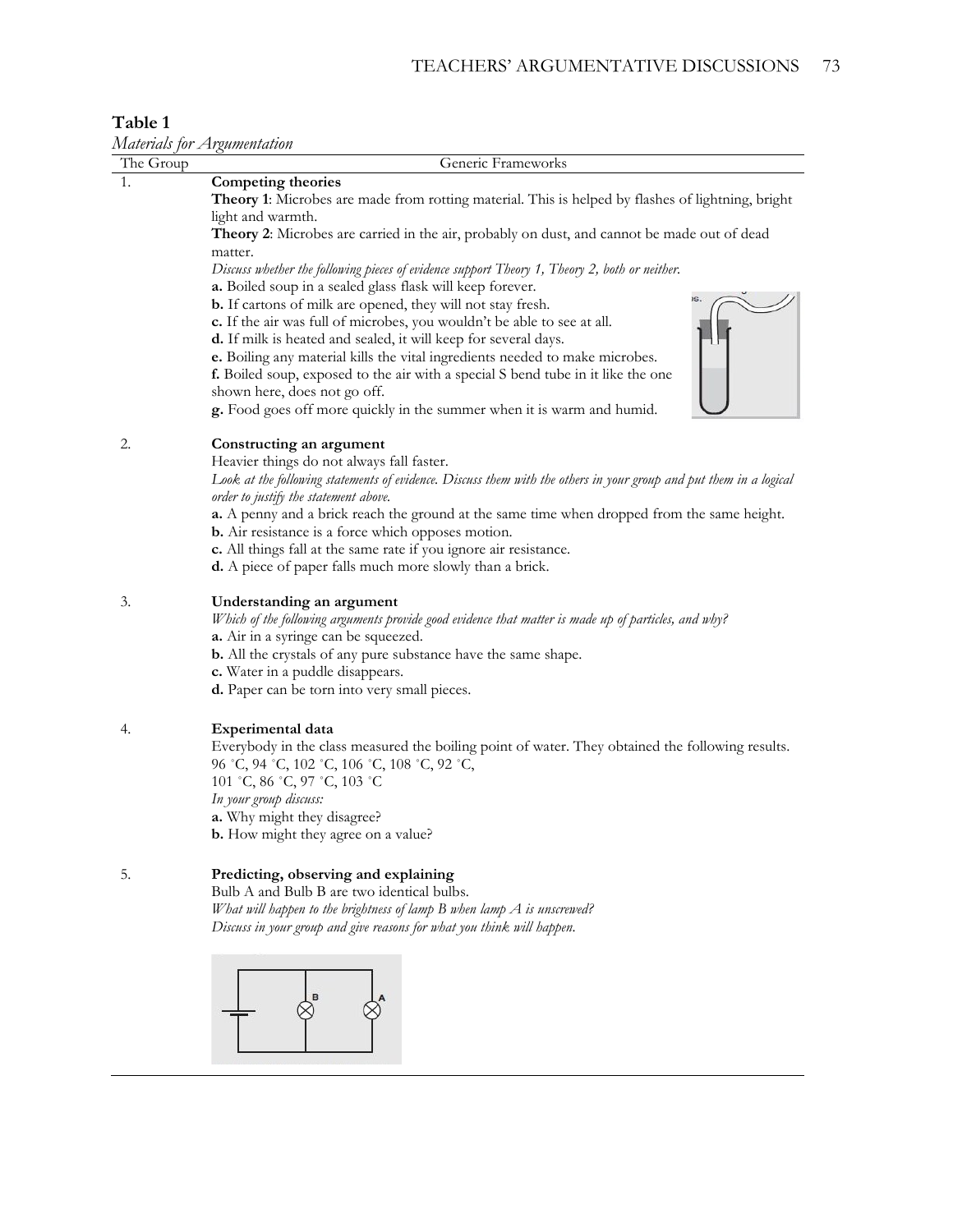## **Table 1**

| <b>Categories of Argument Content</b> |  |
|---------------------------------------|--|
|                                       |  |

| Argument  | Statement                                        | Example                                                                                                                                             |
|-----------|--------------------------------------------------|-----------------------------------------------------------------------------------------------------------------------------------------------------|
| Level     |                                                  |                                                                                                                                                     |
| Very weak | Only claim                                       | I think the pencil would fall faster. $(2Y-2C)$                                                                                                     |
| Weak      | Claim and warrants (usually based on<br>beliefs) | As the density of air is close to that of the<br>paper, the fall would slow down at this point.<br>$(2Y-2D)$                                        |
| Moderate  | Claim, (weak) warrants, data, or<br>rebuttals    | Volume has effect. If the volume is bigger, then<br>the frictional force applies more power. $(2Y -$<br>2A)                                         |
| Strong    | Claim, warrants, rebuttals, and/or<br>data       | The volume of brick is bigger. Of course, if it is<br>a full brick. As the volume of the brick is<br>bigger, more frictional force applies. (2Y-2C) |

In the third stage, the claims of the arguments were evaluated as being right, wrong, or having misconceptions, whereas the warrants and data were evaluated as being sufficient, insufficient, and having misconceptions (Table 3).

## **Table 2**

## *Categories of Argument Quality*

| Categories                     | Aspect                                                                  | Example                                                                                                                                                                                                                                                                                                                                                                                                                                                                                                                                                                                    |
|--------------------------------|-------------------------------------------------------------------------|--------------------------------------------------------------------------------------------------------------------------------------------------------------------------------------------------------------------------------------------------------------------------------------------------------------------------------------------------------------------------------------------------------------------------------------------------------------------------------------------------------------------------------------------------------------------------------------------|
| Right claim                    | Scientifically right                                                    | I think this can stay as it is forever because it has no contact<br>with air. $(4Y-1D)$                                                                                                                                                                                                                                                                                                                                                                                                                                                                                                    |
| Wrong claim                    | Scientifically wrong                                                    | I think the pencil would fall faster. $(4Y-2C)$                                                                                                                                                                                                                                                                                                                                                                                                                                                                                                                                            |
| Claim with<br>misconception    | Partially scientifically right,<br>but it has misconceptions            | It is not in liquid phase at 103 degrees centigrade. (2Y-4B)                                                                                                                                                                                                                                                                                                                                                                                                                                                                                                                               |
| Sufficient warrants            | It supports the claim in<br>every aspect.                               | I begin first. Water, pure water boils at 100 degrees centigrade<br>under atmospheric pressure. The characteristics of water, its<br>purity, and its location and therefore its atmospheric pressure,<br>they all change the boiling point. So, the differences in<br>measurements may be due to these. The purity of water may be<br>disrupted, changed or the atmospheric pressure where the boiling<br>point is being measured may be increased or decreased. Thus,<br>for the option $A$ , I believe the different measurements may be<br>the consequences of these changes. $(4Y-4E)$ |
| Insufficient warrants          | It supports the claim in<br>every aspect but is<br>scientifically weak. | As you know, the air in it can be compressed and it has<br>particles inside, so that is why we can compress it. $(2Y-4B)$                                                                                                                                                                                                                                                                                                                                                                                                                                                                  |
| Warrants with<br>misconception | It supports the claim<br>partially but has<br>misconceptions.           | The speed of putrefaction decreases related to working of<br>enzymes. $(2Y-1A)$                                                                                                                                                                                                                                                                                                                                                                                                                                                                                                            |
| Insufficient data              | Data supporting the claim<br>only from one aspect.                      | Ultimately, the matter itself is made of atoms, isn't it? $(2Y -$<br>3B)                                                                                                                                                                                                                                                                                                                                                                                                                                                                                                                   |
| Data with<br>misconception     | Data having<br>misconceptions.                                          | These particles should be flexible or should shrink. (4Y-<br>3F)                                                                                                                                                                                                                                                                                                                                                                                                                                                                                                                           |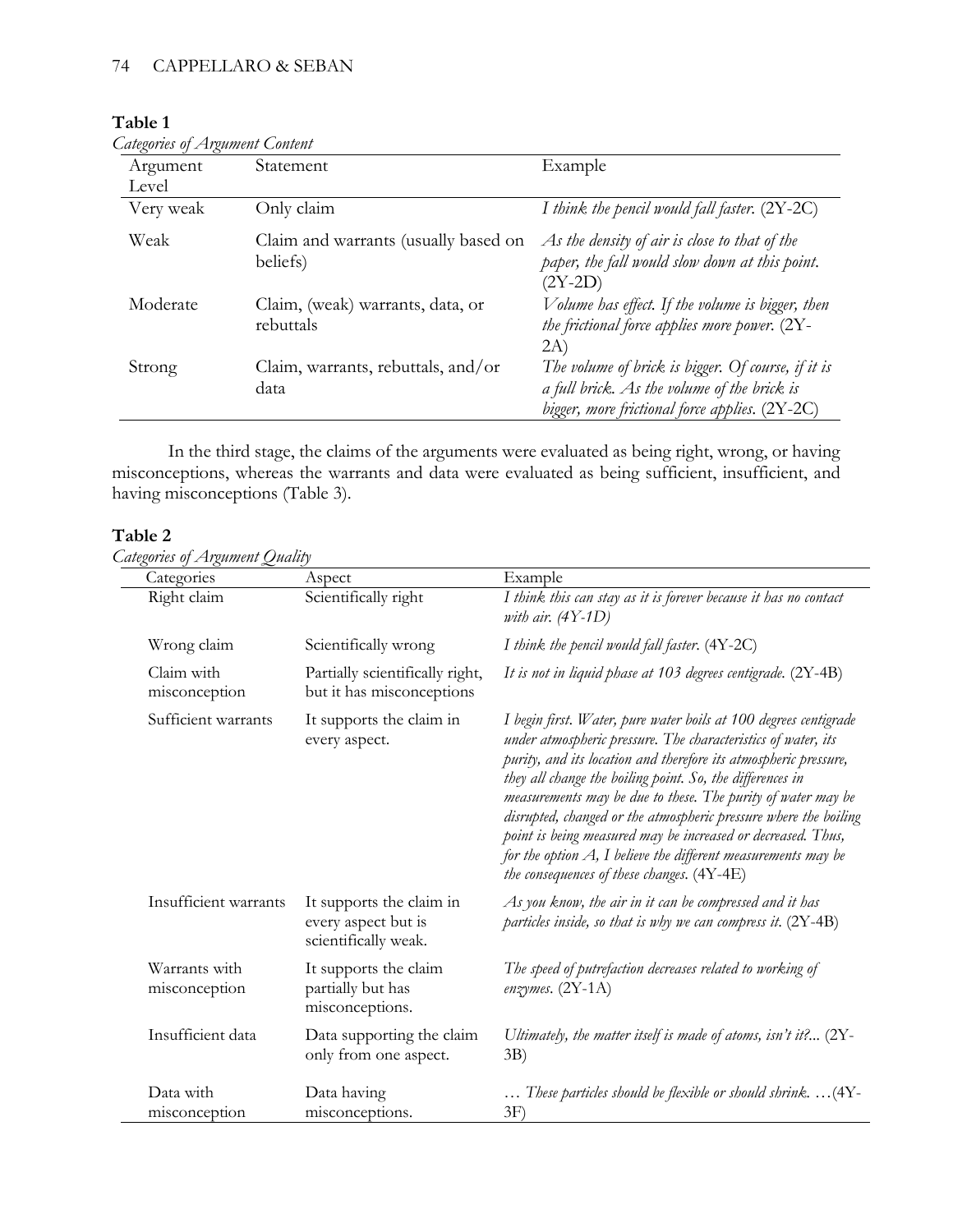In the fourth stage, the data collected at the end of the second and fourth year were compared considering the aforementioned dimensions.

#### **Results**

In this phase, the arguments constructed by all the preservice teachers who participated in the research were first evaluated in terms of argument components and then their qualities. The groups were compared overall under these two elements.

#### **Basic Components of Constructed Scientific Arguments**

The arguments structured by the preservice teachers engaged in the research during the discussions were analyzed according to the aforementioned evaluation criteria. When the arguments are compared as frequency values, 127 arguments were developed in total at the end of year two, whereas this number increased to 139 at the end of year four. The highest number of arguments developed at the end of year two belonged to the second group discussing free fall. Meanwhile, the groups in year four developed almost equal numbers of arguments in general. The fifth group developed the lowest number of arguments when asked to construct arguments in relation to electric circuits at the end of years two and four (Table 4).

#### **Table 4**

*Percentage Distribution of Argument Components in Group Discussions* 

|            | Groups        |               |               |               |               |               |               |               |               |               |               |                |
|------------|---------------|---------------|---------------|---------------|---------------|---------------|---------------|---------------|---------------|---------------|---------------|----------------|
|            |               |               |               | 2             |               | 3             |               | 4             |               | 5             |               | Total          |
| Categories | 2Y            | 4Y            | 2Y            | 4Y            | 2Y            | 4Y            | 2Υ            | 4Y            | 2Υ            | 4Y            | 2Y            | 4Y             |
|            | $\frac{0}{0}$ | $\frac{0}{0}$ | $\frac{0}{0}$ | $\frac{0}{0}$ | $\frac{0}{0}$ | $\frac{0}{0}$ | $\frac{0}{0}$ | $\frac{0}{0}$ | $\frac{0}{0}$ | $\frac{0}{0}$ | $\frac{0}{0}$ | $\frac{0}{0}$  |
| Very weak  | 5.5           | 7.1           | 14.9          | 5.7           | 5.5           | 10            | 13.3          | 5             | 0.7           | $\theta$      | 40            | 28             |
| Weak       | 7.8           | 12.2          | 11            | 6.4           | 7.8           | 5             | 3.9           | 10            | 2.3           | 4.3           | 33            | 38             |
| Moderate   | 3.9           | 1.4           | 7.8           | 10.7          | 6.2           | 8.6           | 1.5           | 4.3           | 3.9           | 4.3           | 24            | 30             |
| Strong     | $\theta$      | $\theta$      | 2.3           | $\theta$      | 0.7           | 0.7           | $\theta$      | 2.1           | 0.7           | 0.7           | 3             | $\overline{4}$ |
| Total      | 17.3          | 20,7          | 36            | 22.8          | 20.2          | 24.3          | 18.7          | 21.4          | 7.6           | 9.3           | 100           | 100            |

When Table 4 is examined, according to Toulmin's argumentation model, it was observed that the majority of the arguments developed at the end of year two involved arguments that were very weak and weak, and at the end of year four, weak and moderate. While very weak arguments were as high as 40% at the end of year two, this number decreased to the level of 28% at the end of year four. Moderate level arguments were equal to 25% of all the arguments developed at the end of year two, while this increased to 30% at the end of year four. The number of strong level arguments were similar at the end of years two and four.

When the groups were compared according to the argument categories, it was seen that the highest number of very weak arguments belonged to the second and fourth groups at the end of year two. While the rate of arguments of these groups under the very weak category decreased at the end of year two, this rate increased for the first and third groups. When, however, the weak arguments composed of claims and warrants developed in all the groups were compared, it was concluded that at the end of year two, the second group created more weak arguments in comparison with other groups, and at the end of year four, the first group created more weak arguments in comparison with other groups. As for the fifth group, they produced a smaller number of arguments in this category as compared to other groups both at the end of year two and year four.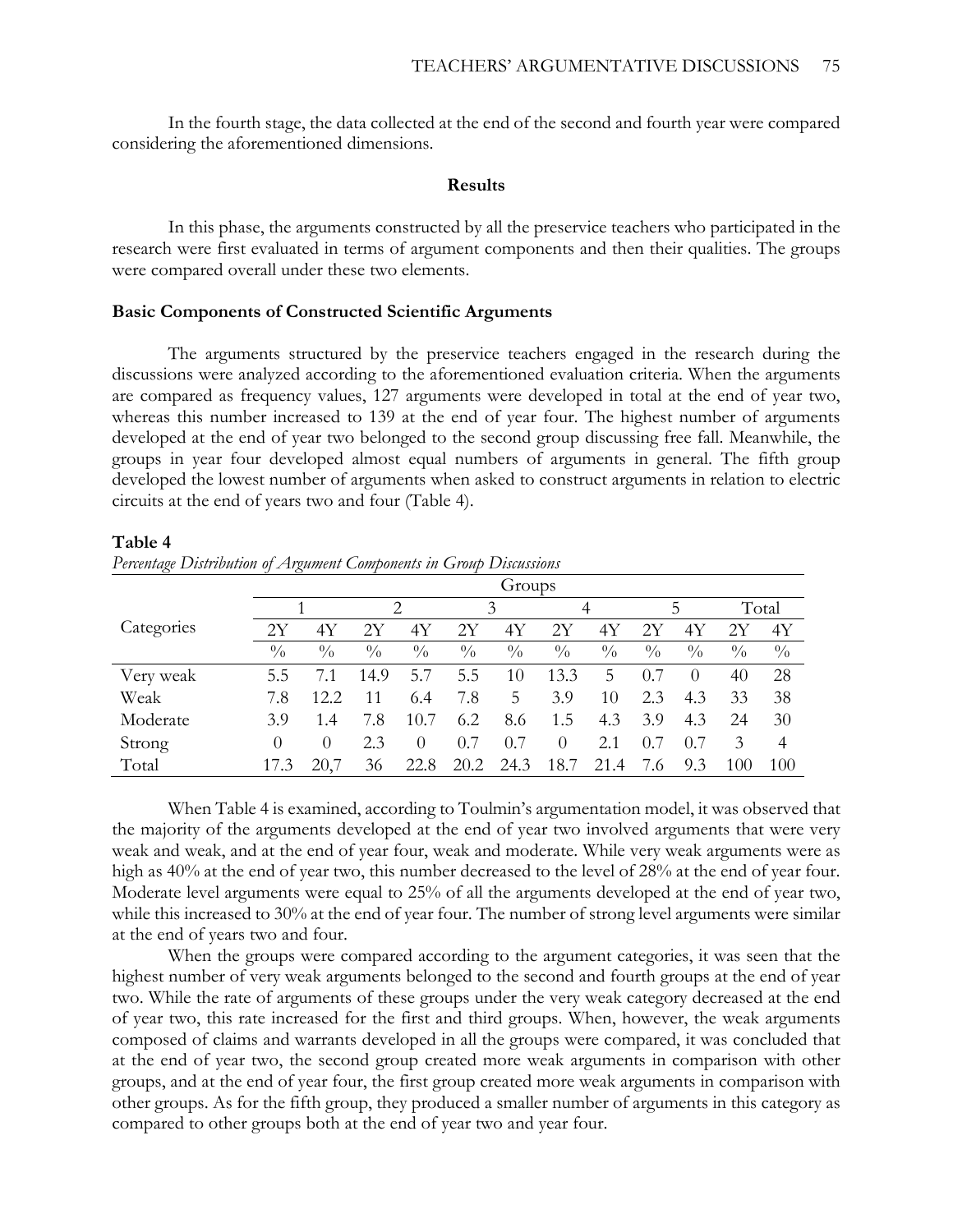The highest number of moderate level arguments was produced by the second group. When all the arguments at the moderate level were compared, the rate of these arguments produced by the first group decreased at the end of year four, whereas it increased in other groups. It was seen that the first and fourth groups did not form any strong arguments at the end of year two when the strong arguments developed by all the groups were examined, whereas the second group created a higher number of arguments in this category. At the end of year four, no arguments were detected in this category, either in the first or second group. While there were arguments present in this category in the discussion carried out by the second group at the end of year two, they were not able to produce any strong arguments at the end of year four. Although the fourth group did not make any strong arguments at the end of year two, they did produce strong arguments at the end of year four. As for the other groups, the rate of arguments in this category did not change.

## Understanding the Nature of Scientific Argument: Competing Theories

In this category, it was observed that most of the participants discussing two conflicting theories in relation to microbes developed very weak and weak arguments at the end of years two and four (Table 5). The rate of weak arguments increased at the end of year four. The arguments with claims and rebuttals were present at the end of year two, while there were none at the end of year four. In comparison to year two, year four arguments comprised all of the following: claim, warrant and rebuttal. As for the moderate level arguments in this category, while the arguments in which claim and rebuttals stand out at the end of year two, no arguments in this category were observed to have been formed at the end of year four.

## **Table 5**

|           |                                | 2Y |               |    | 4Y            |
|-----------|--------------------------------|----|---------------|----|---------------|
|           | Categories                     |    | $\frac{0}{0}$ |    | $\frac{0}{0}$ |
| Very weak | Claim                          |    | 32            | 10 | 33            |
| Weak      | $Claim + warrant$              | 10 | 46            | 17 | 57            |
| Moderate  | Claim+ data                    |    | 5             |    |               |
|           | Claim+ rebuttals               | 3  | 14            |    |               |
|           | $Claim + data + warrant$       |    | 5             |    |               |
|           | Rebuttal                       |    |               |    |               |
| Strong    | Claim+ warrant+ rebuttal       |    |               |    | 3             |
|           | Claim+ data+ warrant+ rebuttal |    |               |    |               |
| Total     |                                | 22 | 100           | 30 | 100           |

| Percentage and Frequency Distribution of Understanding the Nature of Argument Components |  |  |  |
|------------------------------------------------------------------------------------------|--|--|--|
|                                                                                          |  |  |  |

The data used in the discussion is the data that were created based on the information which was embedded in the question itself. While only one participant used data in the arguments at the end of year two, two different participants made use of warrants and claims in addition to data at the end of year four. Furthermore, another participant developed an argument that contained claim, warrant, and rebuttal:

*I think this can stay as it is forever as it has no contact with the air because microbes are transmitted through air. However, if air is present or leaks in the ambient, then it may not endure*. (4Y-1D)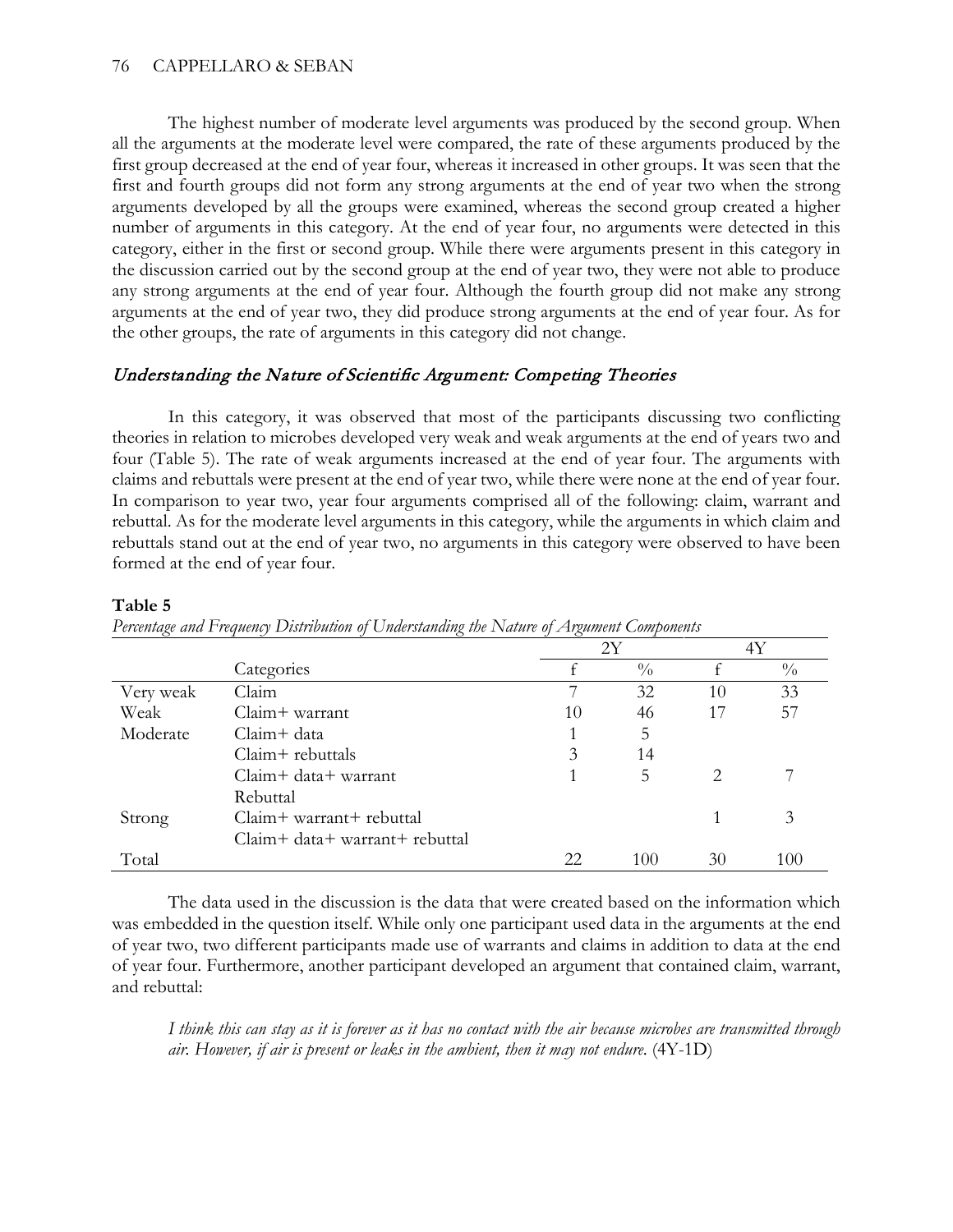## Constructing an Argument: Free Fall

When participants constructed arguments on the claim that heavy objects do not always fall fast were analyzed, it was observed that while very weak arguments were formed at the end of year two, it was the moderate-level arguments with the highest number obtained at the end of year four (Table 6). The rate of very weak arguments decreased at the end of year four. When the category with moderate arguments is examined, what is striking is that the participants in this group used rebuttals or data together with the claim. While no arguments were detected having claim, data, and warrant at the end of year two, such arguments in this category had the highest number at the end of year four. Strong arguments were identified at the end of year two; however, the participants did not construct any strong arguments at the end of year four. There were participants in the group who could not form any arguments at all.

### **Table 6**

|           |                                |    | 2Y            |    |               |
|-----------|--------------------------------|----|---------------|----|---------------|
|           | Categories                     |    | $\frac{0}{0}$ |    | $\frac{0}{0}$ |
| Very weak | Claim                          | 19 | 42            | 8  | 25            |
| Weak      | $Claim + warrant$              | 14 | 31            |    | 28            |
| Moderate  | $Claim + data$                 | 2  | 4             | 2  |               |
|           | Claim+ rebuttals               | 3  |               |    | 13            |
|           | $Claim + data + warrant$       |    |               | 6  | 19            |
|           | Rebuttal                       | 5  | 11            | 3  |               |
| Strong    | Claim+ warrant+ rebuttal       |    | 2             |    |               |
|           | Claim+ data+ warrant+ rebuttal |    | 2             |    |               |
| Total     |                                | 45 | 100           | 32 | 100           |

*Percentage and Frequency Distribution of Argument Components for Constructing an Argument*

Although during the discussion the participants mentioned in their arguments the concept of mass in relation to free fall in general, they included too many unrelated concepts such as density, volume, and weight. Moreover, not one among the participants used the most important concepts of free fall; that is, gravitational acceleration, cross-section, air resistance, or friction:

*The one with more mass would fall faster*. (2Y-1D)

*Let's not forget that its density is different*. (4Y-1A)

## Understanding an Argument: Structure of Particulate Matter

When Table 7 is examined, it can be seen that the highest numbers of argument categories for the four claims about the particulate matter's structure were weak and moderate arguments at the end of year two and very weak and moderate arguments at the end of year four. While weak-level arguments were lesser in the group discussion at the end of year four, very weak arguments increased in number. Meanwhile the rate obtained for strong arguments showed no change. The claims were mostly presented with data in the moderate arguments at the end of year two. At the end of year four, in addition to arguments in which claim and data were used together, arguments with claim, data, and warrants were detected:

*We know from the empirical evidence that syringe can be pressurized, in other words, as the distance of particles in gas phase is larger, they can be compressed*. (2Y-3B)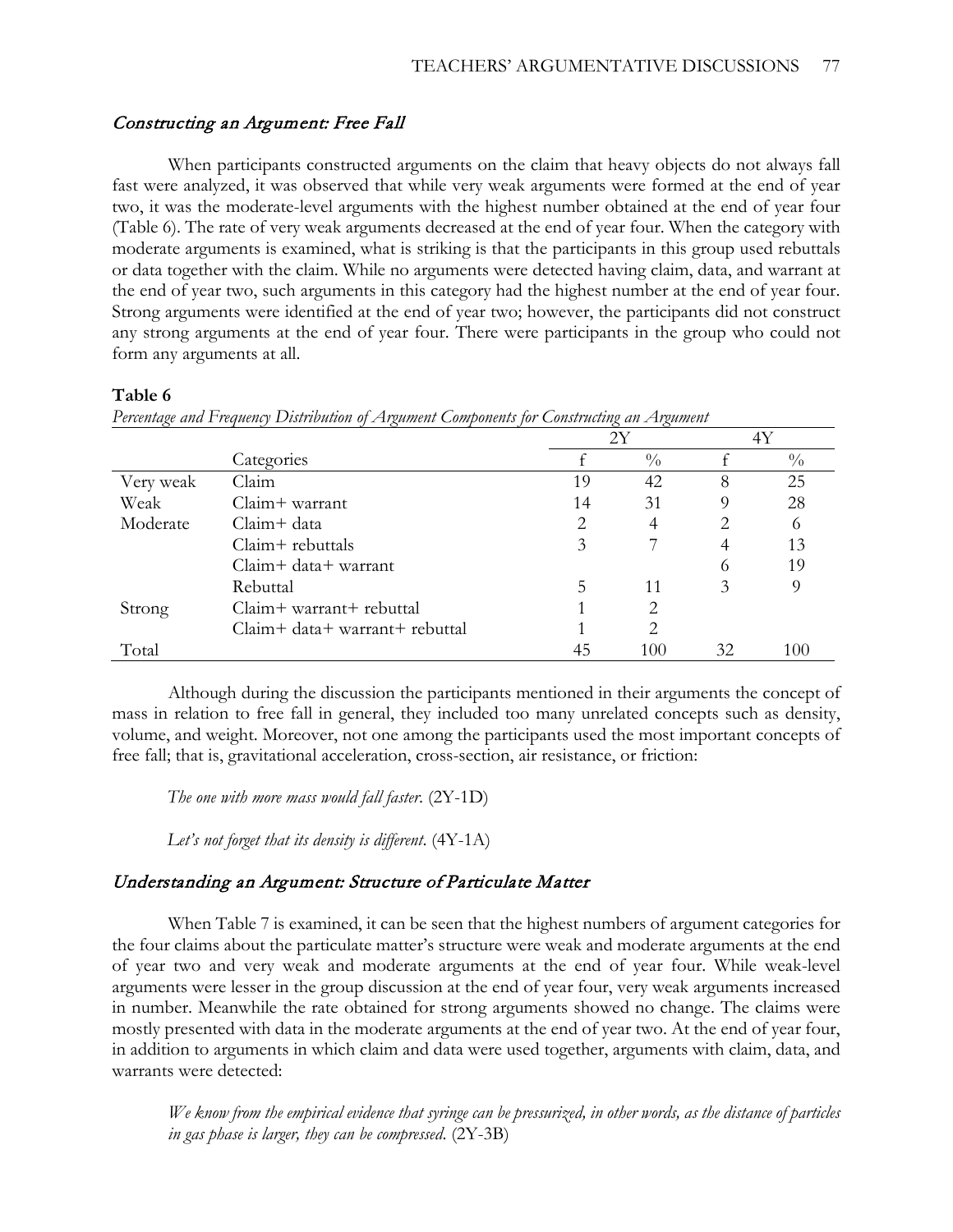### 78 CAPPELLARO & SEBAN

*We are saying that this would apply for every matter, right? But, let's consider pebbles instead of sand. Pebbles can, too, accumulate and when it does and when we pour water in it, the water would flow through the pebbles. They would not hold anything*. (4Y-3E)

### **Table 7**

| Percentage and Frequency Distribution of Argument Components for Understanding an Argument |  |  |  |  |
|--------------------------------------------------------------------------------------------|--|--|--|--|
|                                                                                            |  |  |  |  |

|           |                                | 2Υ |               | 4Y |               |
|-----------|--------------------------------|----|---------------|----|---------------|
|           | Categories                     |    | $\frac{0}{0}$ |    | $\frac{0}{0}$ |
| Very weak | Claim                          |    | 27            | 14 | 41            |
| Weak      | Claim+ warrant                 | 10 | 39            |    | 20            |
| Moderate  | $Claim + data$                 | 4  | 15            | 5  | 15            |
|           | $Claim + \text{rebuttals}$     | 2  | 8             | 3  | 9             |
|           | Claim+ data+ warrant           | 2  | 8             |    | 12            |
|           | Rebuttal                       |    |               |    |               |
| Strong    | Claim+ warrant+ rebuttal       |    |               |    | 3             |
|           | Claim+ data+ warrant+ rebuttal |    |               |    |               |
| Total     |                                | 26 | 100           | 34 | 100           |

Albeit similar to the arguments in the discussion, the only strong argument identified at the end of years two and four involved claim, warrant, and rebuttal. When examined scientifically, the warrant supported the claim from only one aspect. For instance, the most striking characteristics of the strong argument presented at the end of year two was that no scientific terminology was used except for the one provided in the question:

*If it was not a particulate matter, if water was in bulk, it could not get through the soil or evaporate into the air as a whole; thus, this shows that it has a particulate structure.* (2Y-3E)

The group members failed to present counter-claims or did not address the validity of the claims as they did in other questions. The claims lacked scientific concepts and usually focused on options A and C. Although one participant was curious about whether the particles would differ for option B, s/he failed to turn it into a claim. And the question asked by this participant was not answered by other participants. This was also the case when other options were addressed during the discussion process. Instead of providing an answer to the claims presented, the participants sometimes changed the subject at hand, which created an environment in which the group conducted a disorganized conversation-like session. In this group's discussion, the scientific concepts were mentioned much less than the previous group.

## Interpreting Experimental Data: Boiling Point of Water

The fourth group was asked to elaborate on the reasons for different results obtained from an experiment in which water's boiling point was measured. When this discussion was examined, it was seen that very weak and weak arguments were produced at the end of year two, and weak and moderate arguments were formed at the end of year four. While, the number of very weak arguments lessened at the end of year four, the number of moderate arguments increased. No strong arguments were detected at the end of year two, whereas at the end of year four, strong arguments were present (Table 8).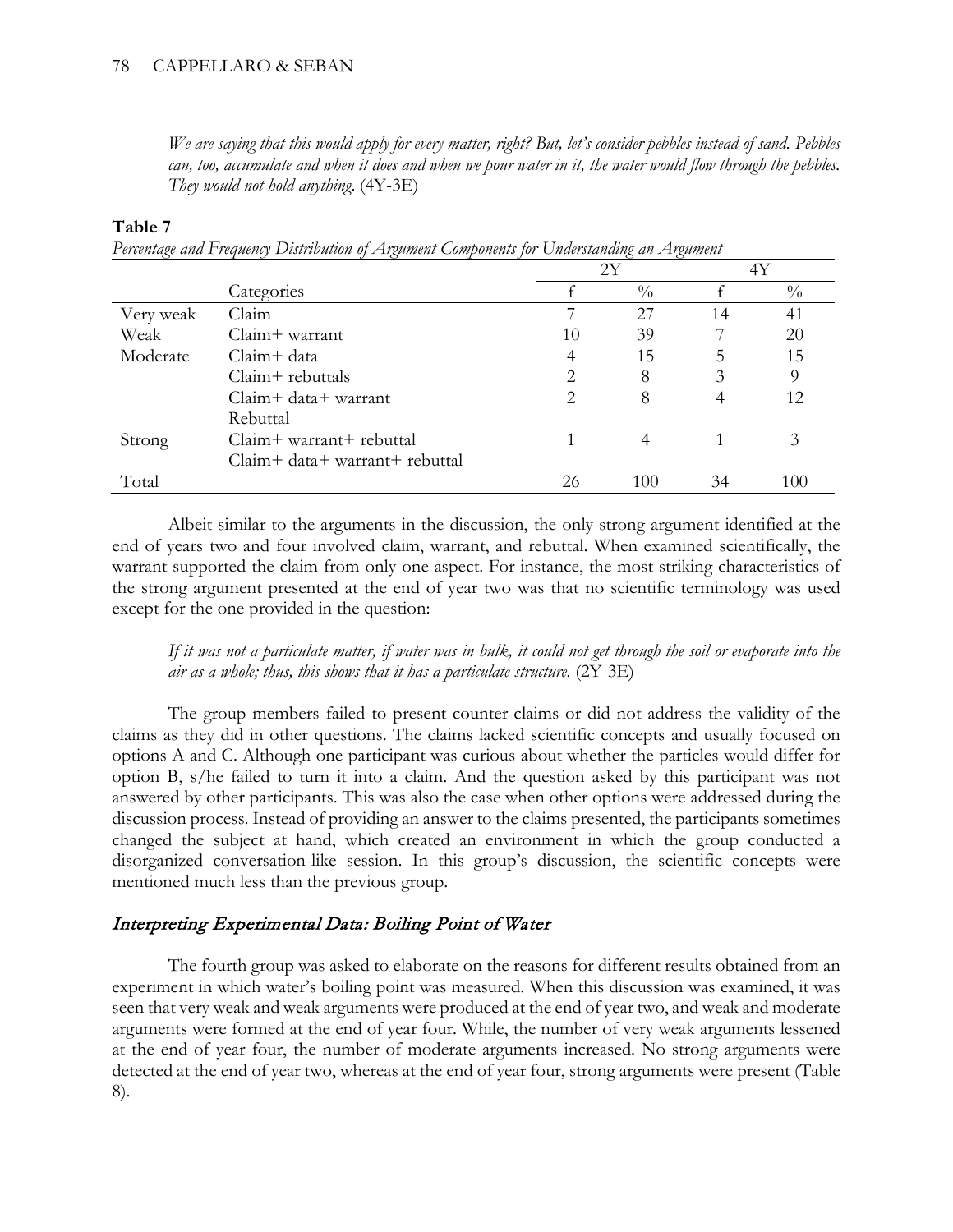|           |                                |                       | 2Y            |                       | 4Y            |
|-----------|--------------------------------|-----------------------|---------------|-----------------------|---------------|
|           | Categories                     |                       | $\frac{0}{0}$ |                       | $\frac{0}{0}$ |
| Very weak | Claim                          | 17                    | 71            |                       | 23            |
| Weak      | Claim+ warrant                 | 5                     | 21            | 14                    | 47            |
| Moderate  | Claim+ data                    |                       |               | 3                     | 10            |
|           | Claim+ rebuttals               | $\mathcal{D}_{\cdot}$ | 8             |                       | 3             |
|           | Claim+ data+ warrant           |                       |               | $\mathcal{D}_{\cdot}$ |               |
|           | Rebuttal                       |                       |               |                       |               |
| Strong    | Claim+ warrant+ rebuttal       |                       |               | 2                     |               |
|           | Claim+ data+ warrant+ rebuttal |                       |               |                       | 3             |
| Total     |                                | 24                    | 100           | 30                    | 100           |

#### **Table 8**

|  |  |  | Percentage and Frequency Distribution of Argument Components for Interpreting Experimental Data |
|--|--|--|-------------------------------------------------------------------------------------------------|
|  |  |  |                                                                                                 |

The highest number of very weak arguments produced among groups was for this question; that is, discussion where empirical data were to be interpreted in relation to the boiling point of water. The participants made consecutive claims during the discussion:

### *The water could be calcareous or salty* … *could be a student error.* (2Y-4A)

When the group discussion was analyzed, it was observed that the participants did not hold a discussion on the impact of the claims presented on the data in the question. When, however, the claims were examined, as opposed to the structures of the claims presented by other groups, it was seen that the participants in this group did not use simple present tense, rather they used modal verbs of probability:

### *It could be fresh water*. (4Y-4B)

The group focused on a mixture of student error or measurement error rather than the concepts of height and pressure. As for option B in the question, at the end of year two, they recommended calculating the arithmetic average after summing up all related values. Only one participant (4D) objected to this and recommended repeating the experiment under a supervisor but the calculation of arithmetic average was approved by the other participants. However, when this claim was presented again at the end of year four, it was rejected by other participants:

*When we discussed this the last time, I remember very well that we had said that we could calculate the arithmetic average of all the values*. (4Y-4C)

## Predicting and Explaining: Parallel Electric Circuit

The lowest number of arguments constructed among the groups was the discussion where the group addressed the results of loosening the connection of two parallel bulbs attached to an electric circuit (Table 9). Although very few arguments were formed, they were superior in strength when compared to those created by other groups. While the moderate arguments were almost equal to half of the total number of arguments, they usually composed claim, data, and warrant. The strong arguments constructed at the end of year two included elements of data, warrant, and rebuttal: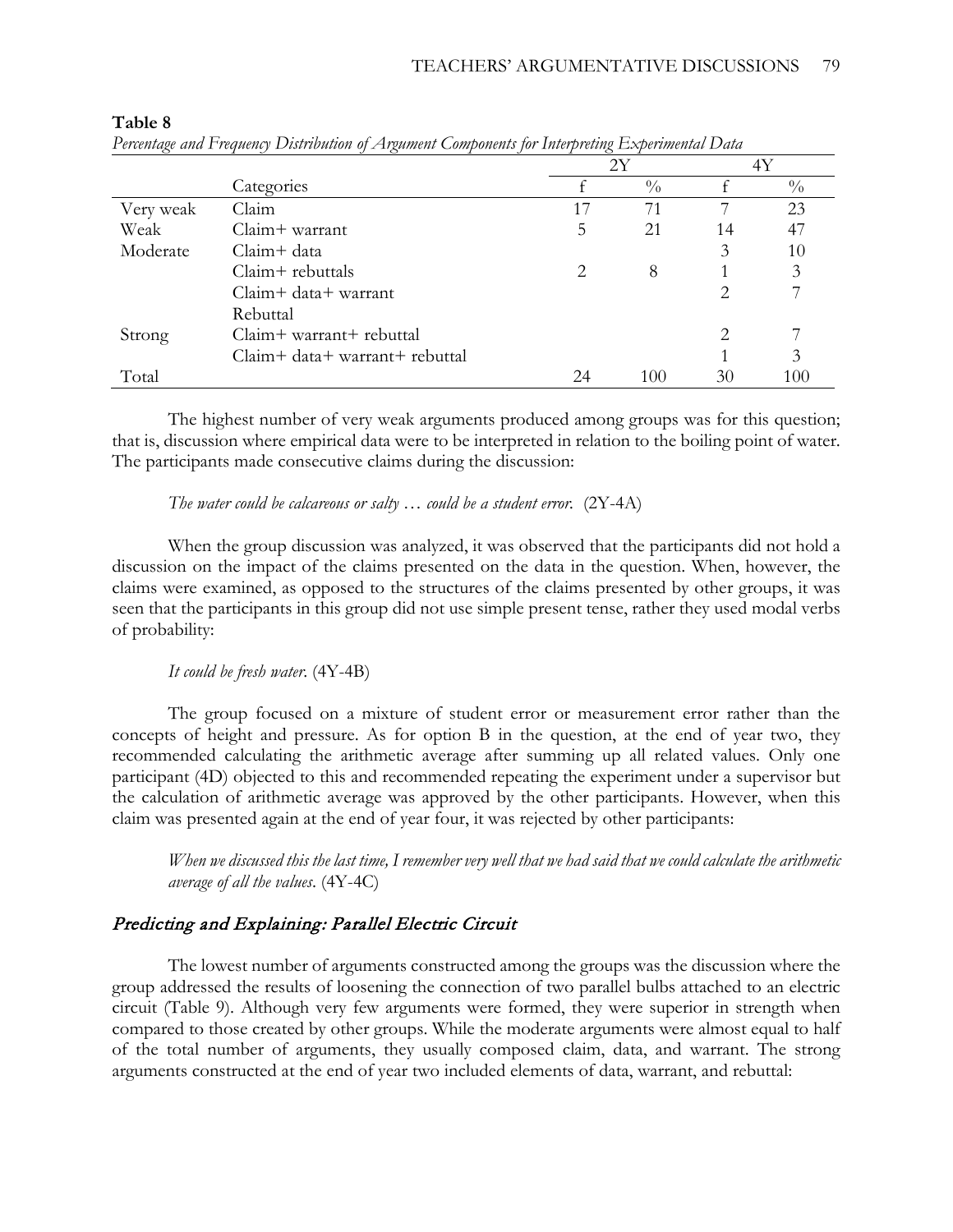*I believe no changes will be observed because they are both identical and the same current flows through both. If they were switched on, they would glow in the exact way. They would not be brighter than one another. Loosening A would not mean to increase the brightness of B*. (2Y-5D)

### **Table 9**

*Percentage and Frequency Distribution of Argument Components for Predicting and Explaining*

|           |                                | 2Y |               | 4Y                          |               |
|-----------|--------------------------------|----|---------------|-----------------------------|---------------|
|           |                                |    | $\frac{0}{0}$ |                             | $\frac{0}{0}$ |
| Very weak | Claim                          |    | 10            |                             |               |
| Weak      | Claim+ warrant                 | 3  | 30            | 6                           | 46            |
| Moderate  | Claim+ data                    | 2  | 20            | $\mathcal{D}_{\mathcal{L}}$ | 15            |
|           | $Claim + \text{rebuttals}$     |    |               |                             |               |
|           | $Claim + data + warrant$       | 3  | 30            | 4                           | 31            |
|           | Rebuttal                       |    |               |                             |               |
| Strong    | Claim+ warrant+ rebuttal       |    |               |                             | 8             |
|           | Claim+ data+ warrant+ rebuttal |    | 10            |                             |               |
| Total     |                                | 10 | 100           | 13                          | 100           |

At the end of year four, data were included in the strong arguments:

*I think it would not change because the current flowing through both parallel identical bulbs is the same. For instance, the bulbs at home are connected in parallel and when one is switched on, the other's brightness does not dim, right? But, if they were connected in series, then its brightness would dim.* (4Y-5C)

Among the group discussions considered to be the shortest was the one conducted for this question. The participants in this group carried out a discussion where no one undertook the effort to refute or support each other's ideas, although many ideas were brought forward, which was the case for the third group as well. Each member of the group participated in the discussion equally. Concepts of voltage and impedance used for the explanation of electric circuits were not mentioned in the discussion.

### **Basic Qualities of Constructed Scientific Arguments**

Another objective of the research was to examine the qualities of argument elements developed by the participants at the end of years two and four (Table 10). Numbers of claim, warrants, and data were examined at the end of years two and four, respectively: 122 and 136 claims; 50 and 76 warrants; and 13 and 30 data. The highest number of claims was obtained in the second group's discussion on free fall with 40 and 36 claims at the end of years two and four, respectively. While the second group included the highest number of warrants (16 warrants) in their discussion at the end of year two, it was the first group that reached the highest number of warrants with 19 warrants at the end of year four. The arguments with the highest number of data were made by the participants in the third group. The first and fifth groups used the least of data by using data in only one argument.

When Table 10 is considered overall, it can be deducted that the preservice teachers at the end of year four made claims that were scientifically more accurate and their misconceptions lessened; that a sufficient number of warrants, although not many, was present and the misconceptions in warrants lessened; and that adequate level of data were included.

When their choice of claim was examined, it can be stated that while some of the claims were right, some of them were wrong and some of them had misconceptions. The second group who produced the highest number of claims presented more scientifically wrong claims with more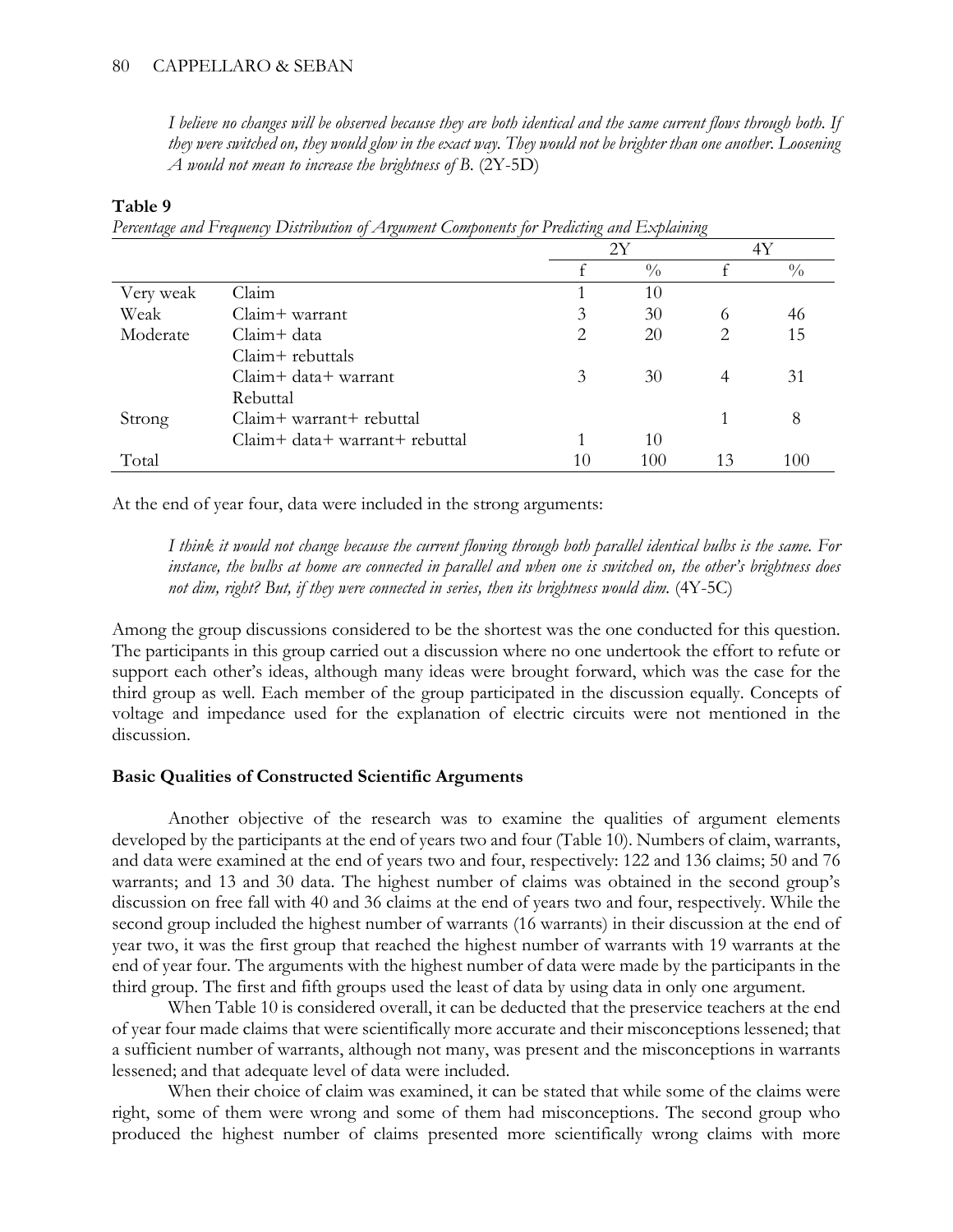misconceptions as opposed to other groups. However, overall, they produced correct claims at the end of years two and four. Only the fifth group at the end of year two presented claims of which 80 percent was wrong scientifically:

*I believe that since the bulbs are connected in parallel, loosening one's connection to the electric circuit would increase the brightness of the other bulb*. (2Y-5A)

|            |               | Groups         |               |                |                |                |               |                |               |                |               |                |               |
|------------|---------------|----------------|---------------|----------------|----------------|----------------|---------------|----------------|---------------|----------------|---------------|----------------|---------------|
|            |               |                |               | $\overline{2}$ |                | 3              |               | 4              |               | 5              |               | Total          |               |
|            |               | 2Y             | 4Y            | 2Υ             | 4Y             | 2Υ             | 4Y            | 2Y             | 4Y            | 2Υ             | 4Y            | 2Υ             | 4Y            |
| Categories |               | $\frac{0}{0}$  | $\frac{0}{0}$ | $\frac{0}{0}$  | $\frac{0}{0}$  | $\frac{0}{0}$  | $\frac{0}{0}$ | $\frac{0}{0}$  | $\frac{0}{0}$ | $\frac{0}{0}$  | $\frac{0}{0}$ | $\frac{0}{0}$  | $\frac{0}{0}$ |
| Claim      | Right         | 72             | 93            | 47             | 48             | 78             | 84            | 83             | 93            | 20             | 85            | 64             | 82            |
|            | Wrong         | 22             | 7             | $\overline{2}$ | 38             | 5              | $\theta$      | 11             | $\Omega$      | 80             | 5             | 22             | 11            |
|            | Misconception | 4              | $\theta$      | 27             | 14             | 17             | 6             | 6              | 7             | $\theta$       | $\theta$      | 14             | 7             |
| Warrant    | Sufficient    | $\theta$       | $\theta$      | $\Omega$       | $\overline{0}$ | $\overline{0}$ | $\theta$      | $\Omega$       | 11            | $\overline{0}$ | $\Omega$      | $\overline{0}$ | 3             |
|            | Insufficient  | 90             | 100           | 31             | 40             | 56             | 83            | 100            | 74            | 71             | 82            | 64             | 75            |
|            | Misconception | 10             | $\theta$      | 68             | 60             | 44             | 17            | $\theta$       | 15            | 28             | 8             | 36             | 22            |
| Data       | Sufficient    | $\Omega$       | $\theta$      | $\theta$       | $\Omega$       | $\Omega$       | $\theta$      | $\theta$       | 17            | $\theta$       | 17            | $\theta$       | 6             |
|            | Insufficient  | 100            | 100           | 66             | 88             | 100            | 67            | $\theta$       | 83            | 100            | 50            | 92             | 74            |
|            | Misconception | $\overline{0}$ | $\theta$      | 33             | 12             | $\theta$       | 33            | $\overline{0}$ | $\theta$      | $\theta$       | 33            | 8              | 10            |

#### **Table 10**

This decreased to 5% at the end year four. The reverse situation was observed in the claims produced among the second group of participants. While only 2% of the claims presented by the second group were wrong at the end of year two, this percentage rose up to 38% at the end of year four. The claims having the highest number of misconceptions were the second group discussing free fall. The claims having misconceptions decreased in general at the end of year four, and no claims were detected to have misconceptions in the fifth group's discussion.

When claims were analyzed in terms of being sufficient, insufficient, and having misconceptions, no warrants that addressed and supported the claim from many aspects were identified in any of the group discussions made at the end of year two. There were participants who supported their claims from only one aspect. Only in the fourth group's discussion was there sufficient warrants at the end of year four:

*I begin first. Water, pure water boils at 100 degrees centigrade under atmospheric pressure. The characteristics of water, its purity, and its location and therefore its atmospheric pressure, they all change the boiling point. So, the differences in measurements may be due to these. The purity of water may be disrupted, changed or the atmospheric pressure where the boiling point is being measured may be increased or decreased. Thus, for the option A, I believe the different measurements may be the consequences of these changes.* (4Y-4E)

However, the rate of the warrants having misconceptions did not decrease in this group. It was found that the arguments examined were also of insufficient quality like the warrants. The fourth group developed arguments with no data at all at the end of year two. When looking at it from this viewpoint, the groups, however, produced a higher number of arguments using more data at the end of year four. Although misconceptions were not embedded in the data that much, misconceptions were identified to be present in the second group's discussion at the end of both years and in the third group at the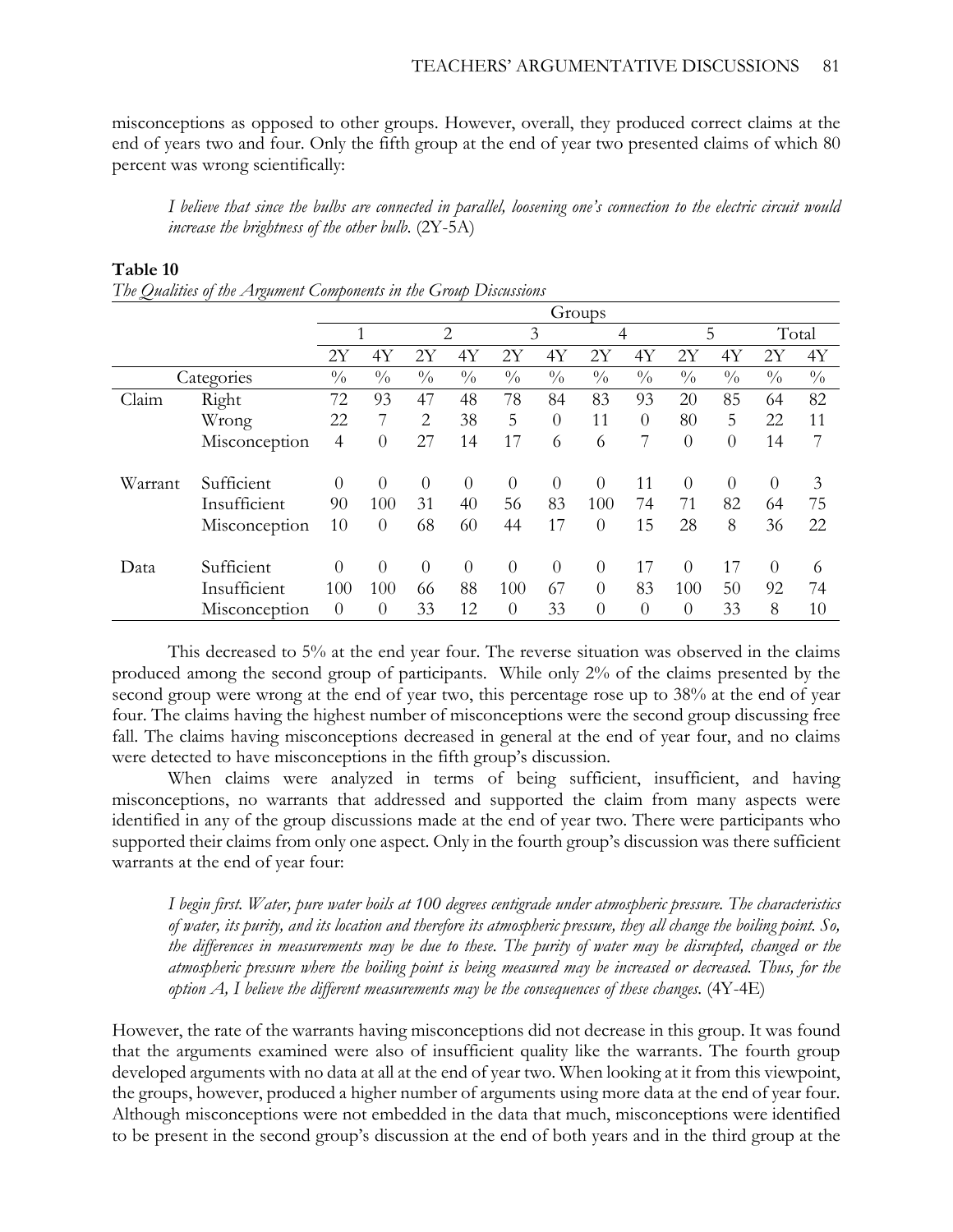end of year four. The data deemed to be sufficient were observed in the fourth and fifth groups' discussions at the end of year four.

## Understanding the Nature of Scientific Argumentation: Competing Theories

When the arguments presented in the discussion on conflicting theories were examined in terms of quality, the rate of scientifically wrong claims decreased at the end of year four and, although some claims had misconceptions in the discussions conducted at the end of year two, there were no claims with misconceptions at the end of year four. The wrong claims were usually constructed when option F in the question was discussed:

## *I think it would deteriorate because the air flows through here, the s pipe, that is.* (2Y-1F)

At the end of year two, there was only one participant from this group who presented a moderate argument which included claim, data, and warrant; however, the claim made for the argument was not scientifically right and its warrant was weak:

*There is a matter that serves as an insulating compound; therefore, as the soup will not contact with air, it can stay as it is forever*. (2Y-1D)

The warrants having misconceptions were present at the end of year two, but there were none detected at the end of year four. The warrants were usually based on the prevention of air contact. This warrant was presented on an activity sheet and the participants did not produce any other at the end of years two and four:

*It can endure for a few days since it has no contact with air.* (4Y-1D)

The only different warrant presented was found to be the one that was produced at the end of year two, but with misconceptions:

*The speed of putrefaction decreases related to working of enzymes*. (2Y-1A)

When the discussion process was analyzed, the other issue that caught attention was that none of the participants was able to realize that the first theory given for the question had misconceptions and the other theory was scientifically valid. Instead, all of their focus was centered upon matching the theories to their statements. Also, all the data used in this group were weak.

## Constructing an Argument: Free Fall

When the arguments presented in the discussion on free fall were examined in terms of quality, the rate of scientifically right claims did change at the end of years two and four, the rate of wrong claims increased at the end of year four, and the rate of claims with misconceptions decreased. It was identified that the scientifically wrong claims were mostly present in options A and C of the question. However, the claim and its warrant were scientifically right, although the rebuttal presented for the claim had misconceptions:

*Of course, this is only true if the volume is big, because then the frictional force would apply more, so while the speed of the brick would decrease, the coin would speed up*. (2Y-2C)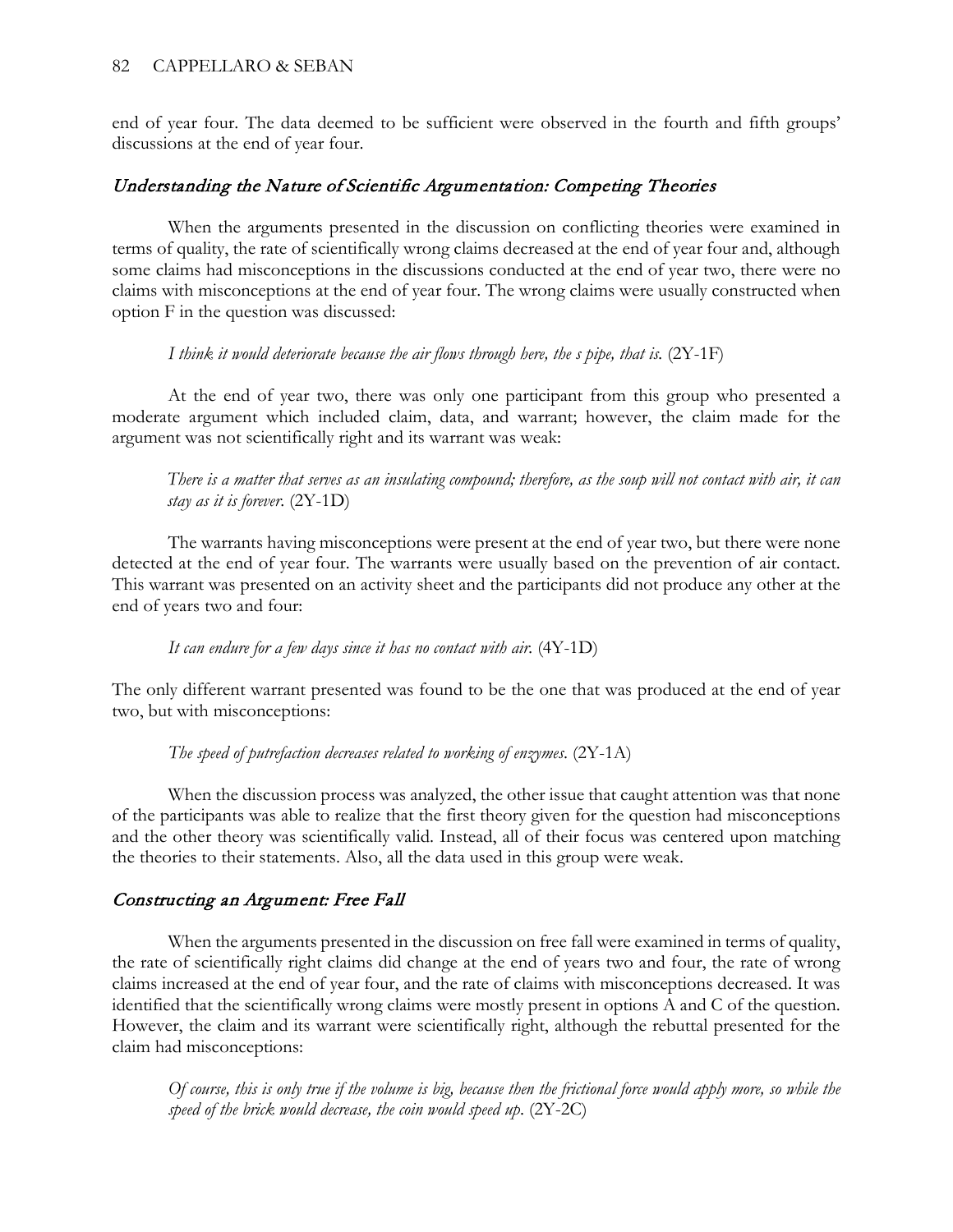The two strong arguments, identified while the argument elements were being examined, were produced by the same participant. The warrants this participant presented for the arguments were for option A of the question and explained the claim from only one aspect, but had misconceptions:

*The volume of brick is bigger. Of course, if it is a full brick. As the volume of the brick is bigger, more frictional force applies.* (2Y-2C)

When the warrants of the arguments were analyzed, no sufficient warrants were identified supporting the argument from different aspects. Although the rate of claims with misconceptions was high, the misconceptions were usually detected in the warrants. The misconceptions emerged in the warrants when the participants were explaining free fall with the help of using the concepts of volume, density, and weight:

*As the density of air is close to that of the paper, the fall would slow down at this point.* (2Y-2D)

*I threw the pencil. It fell due to frictional force. I think there is no frictional force in the air*. (4Y-2C)

It was concluded that in addition to the misconceptions on free fall, the participants also had serious misconceptions with regard to the aforementioned concepts. At the same time, the warrants were weak and supported the claims from only one aspect:

*It falls. It affects the volume*. (2Y-2A)

The data used by the participants to construct their arguments were scientifically insufficient and some also had misconceptions:

*I threw the pencil. It fell due to frictional force. I think there is no frictional force in the air.* (2Y-2A)

### Understanding an Argument: Structure of Particulate Matter

When the arguments presented in the discussion on structure of particulate matter were examined in terms of quality, the majority of claims were scientifically right. The rate of claims deemed to be right increased at the end of year four, whereas the claims having misconceptions decreased in number at the end of year four.

As for the warrants, it was observed that while the rates of warrants with misconceptions and insufficient warrants were very close, the misconceptions detected in the warrants decreased at the end of year four as they decreased in the claims as well. The participants used warrants or rebuttals in a very similar structure. The warrants were expressed by stating a phrase such as, "due to particulate structure" and rebuttals such as, "if there was no particulate structure":

*… but if they did not have particulate structure, they could not split.* (4Y-3F)

*We are able to split it (paper) so it should have many particles.* (2Y-3C)

It was this group discussion where the participants produced the arguments by using the highest amount of data. At the end of year two, however, the data used was insufficient, as was the case at the end of year four. Misconceptions were present only when the concept of molecules was mentioned in the data: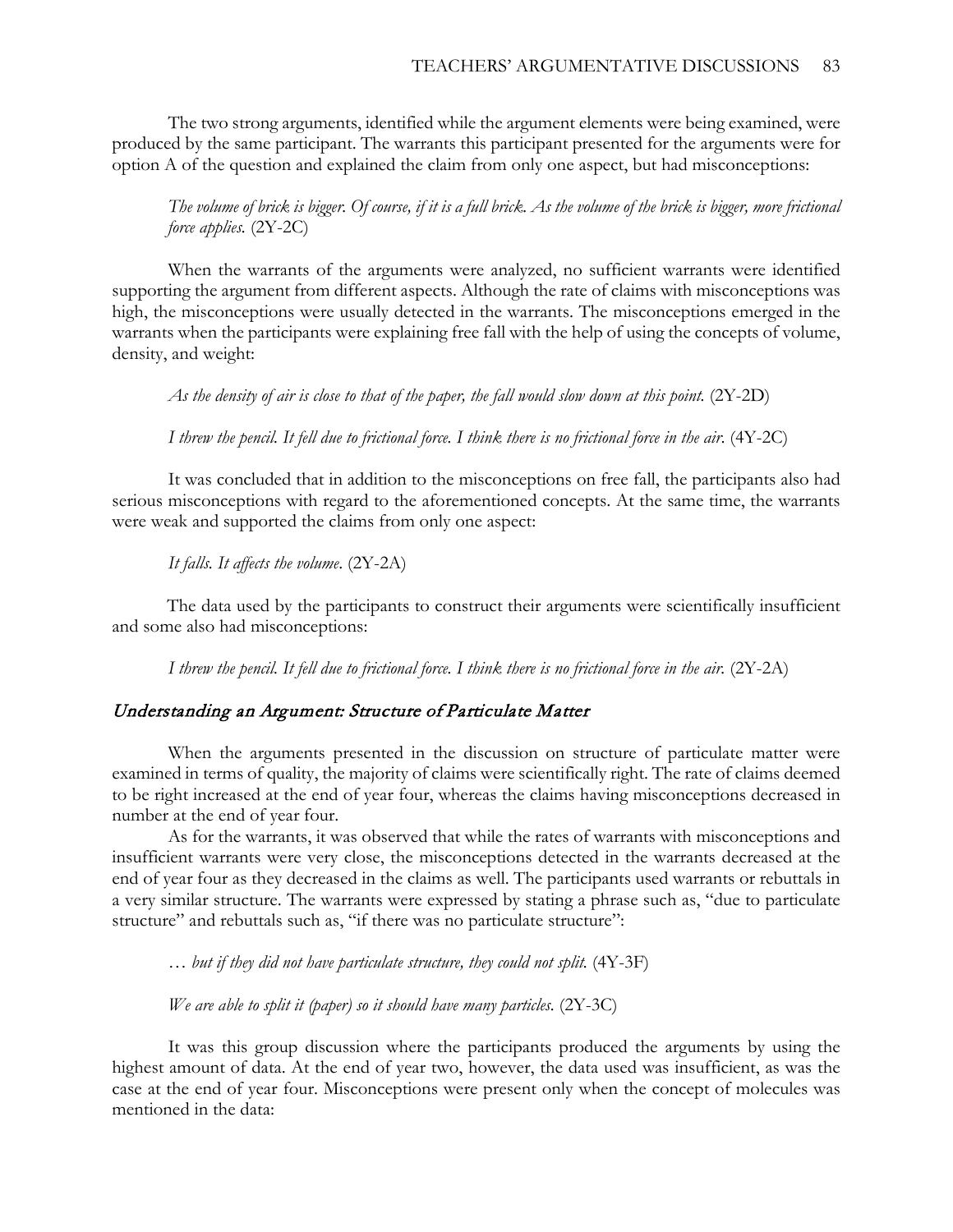… *These particles should be flexible or should shrink*. (4Y-3F)

At the end of year two, the participants used insufficient data when providing their arguments, whereas at the end of year four, the data also had misconceptions. The data were in general insufficient at the end of both years.

## Interpreting Empirical Data: Boiling Point of Water

When the arguments presented in the discussion on the boiling point of water were examined in terms of quality, the rate of scientifically correct claims was high at the end of both years. While the rate of claims deemed scientifically wrong was 11%, no claims were found to be present in this category at the end of year four. No significant change was observed in the rate of claims with misconceptions. It was found that the wrong arguments were produced when the participants proposed how they obtained the data indicating the boiling point as 105 and 108 degrees:

*I think it is close to the sea level.* (2Y-4Y)

*It can be above the sea level.* (4Y-4A)

When the warrants of the arguments were analyzed, they were found to be insufficient in general; however, at the end of year four, this group was the first to provide sufficient warrants that supported the claim from several aspects:

*I begin first. Water, pure water boils at 100 degrees centigrade under atmospheric pressure. The characteristics of water, its purity, and its location and therefore its atmospheric pressure, they all change the boiling point. So, the differences in measurements may be due to these. The purity of water may be disrupted, changed or the atmospheric pressure where the boiling point is being measured may be increased or decreased. Thus, for option A, I believe the different measurements may be the consequences of these changes.* (4Y-4E)

While there were no warrants that had misconceptions at the end of year two, they were present at the end of year four. In this group, only the fourth year students used data and, except for one, all the others were insufficient.

## Predicting and Explaining: Parallel Electric Circuit

When the arguments presented in the discussion on parallel electric circuits were examined in terms of quality, the group at the end of year two supported the highest number of wrong claims; however, this changed at the end of year four and 85% of all the claims were scientifically right.

When the warrants were analyzed, while no sufficient warrants were used at the end of years two and four, the rate of warrants having misconceptions present at the end of year two dropped down at the end of year four. After having examined the arguments comprising claims and warrants produced throughout the group discussion, it was concluded that the warrants were right yet they were insufficient and thus the participants could not provide full explanations and mostly used wrong claims:

*They are both identical (bulbs) and the same current flows through both, if bulb A's connection is loosened, then more current will flow through bulb B*. (2Y-5A)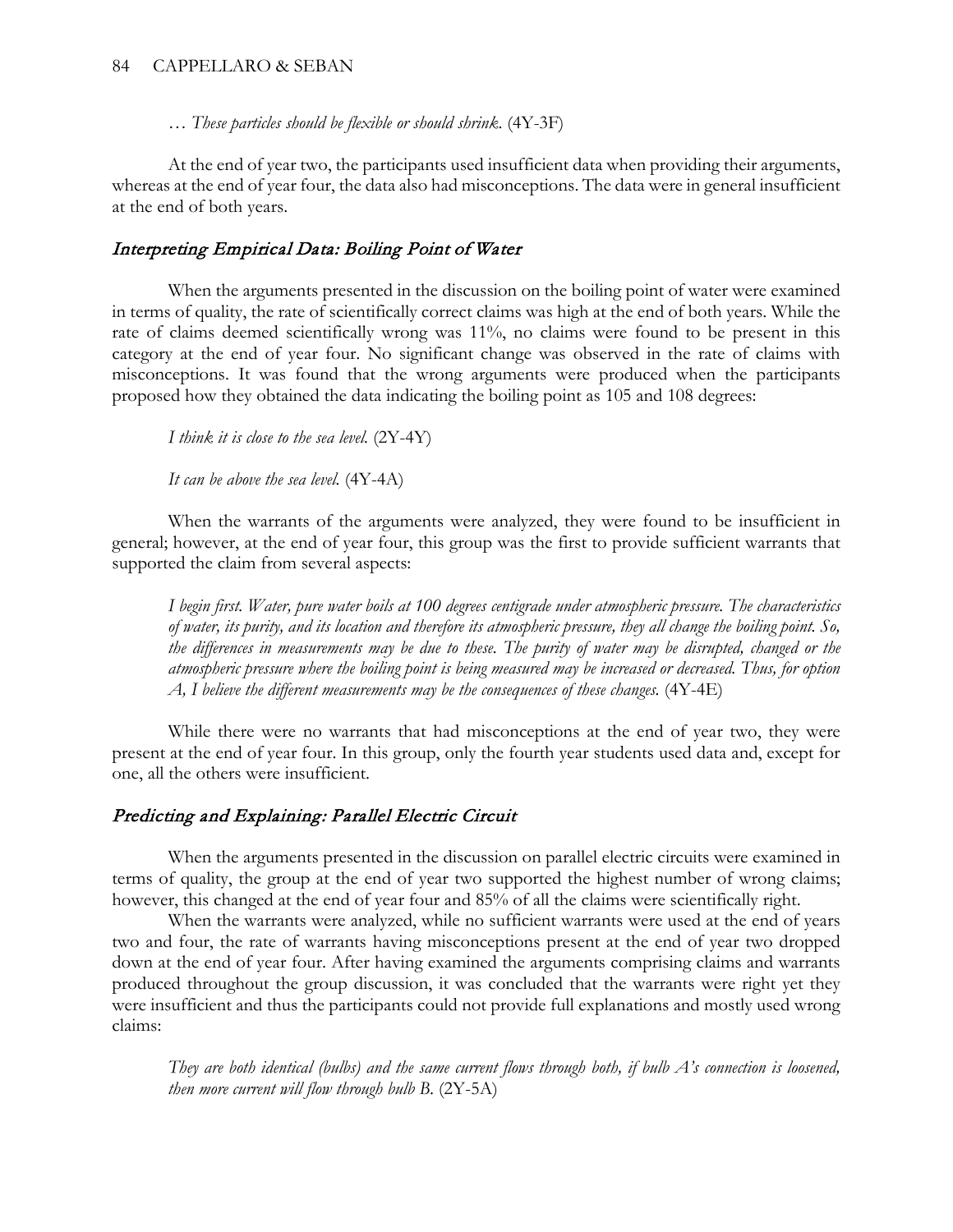The same misconceptions were also found in the warrants and these misconceptions in turn caused the claim to be wrong:

#### *As more current will flow through bulb B, it will be brighter*. (2Y-5F)

These data used for the claims were insufficient. When the arguments were analyzed in terms of their scientific quality, it was observed that the participants' misconception was that they used the concepts of current and energy as the same. Only at the end of year four, use of sufficient data was identified.

#### **Conclusion and Discussion**

This study investigates the preservice elementary teachers' ability to use the components of an argument structure on given science topics as well as the quality of the developed argument contents at their sophomore and senior. In doing so, it was also aimed to discuss the effect of teacher education programs on the development of argumentation skills of students from years two and four. In this section, the results are discussed in the line of research questions.

#### **The Components of Argument Structures**

Toulmin's argumentation pattern was used for the determination of argument structure of the scientific discussions. According to this pattern, an argument's basic components are claim, warrant, and data. However, in more complex arguments, one can encounter qualifiers, backings, and rebuttals as well (Driver et al., 2000). As a result of the discussions analyzed in line with this model, it was found that the arguments proposed by the participants at the end of year two were in general composed of only claim or claim and warrants and were either very weak or weak. Whereas, at the end of year four, it was observed that the participants additionally used data in their arguments which involved claim and warrants and that these arguments were at moderate level. The participants attached particular importance to the use of claims when developing their arguments. When the study conducted by Jimenez-Aleixandre et al. (2000) with high school students was examined, it was seen that the results were similar to those obtained in this study. The students usually focused on the use of claims in their arguments on genetics and instead gave less weight to warrants or evidence to support the claim. Some preservice teachers who participated in the present study (i.e., 1E, 2D, 4B) provided only claims and they used no warrants or data at all. And yet, an argument that lacks warrants and is constructed only around a claim is not valid in general terms (Kaya ve Kilic, 2008). The other preservice teachers, however, did usually use warrants to support their claims. Proposal of numerous claims or claims and warrants was an indication that the participants did not have any problems in producing and supporting their own ideas. These results show similarities to some of the research conducted in the related literature (Aslan, 2014; Cinici et al., 2014; Demirci, 2008; Jimenez-Aleixandre & Rodriguez 2000; Kaya, 2012; Kutluca et al., 2014; Osborne et al., 2004). According to Demicioglu and Ucar (2014), the greater the quality of knowledge on a topic, fewer total number of claims are produced. In this study, too, the results were similar. While the rate of claims produced was as high as 40% at the end of year two, this rate decreased to 28% at the end of year four. Thus, it can be deducted that the content knowledge of those participants who only presented claims on the related subject was not as sufficient so as to help them develop quality and complex arguments (Aslan, 2014).

It is essential to make use of data and convincing evidence to support the validity of a claim when constructing a scientific argument (Clark & Sampson, 2008; Karisan & Yilmaz-Tuzun, 2012; Yildirir & Nakiboglu, 2014). Though increased, the research shows that the rate of arguments produced during all the discussions with data in addition to claims was still quite low (23%). This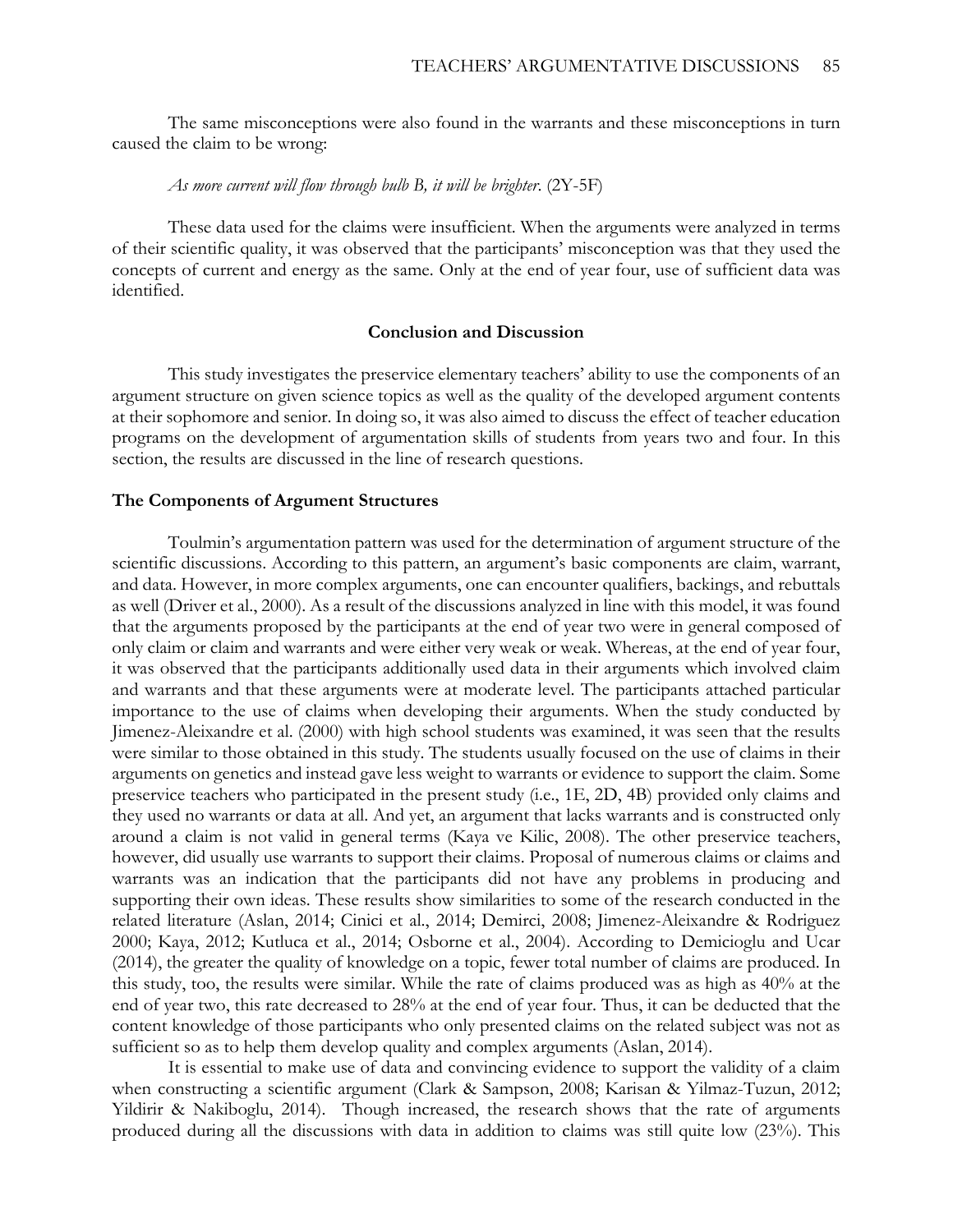shows that the preservice teachers were unable to fully correlate claim and data which should be at the core of an argument, as they proposed warrants for their claims without using enough data or evidence. This is because the warrants are in fact the correlations established between the claim and the data (Kaya et al., 2014). In this case, we can argue that the students may actually have inadequate content knowledge on the subject at hand as they only made a claim or did not benefit from data and evidence to establish the claim-data relation.

When Demircioglu and Ucar (2014) examined the relationship between content knowledge and use of data, they found that the total amount of data used increased at the end of the posttests. The researchers arrived at the conclusion that the students were able to enhance their content knowledge throughout the study process and thus could create claims with more scientific reasoning and evidence. According to Sampson and Clark (2011), the students possessing a higher level of competencies in terms of scientific knowledge can foster the generation of more quality and complex arguments. This research, too, yielded similar results. In the arguments constructed at the end of year four, there were more data generated. When this is taken into account from the viewpoint of preservice elementary teachers, although they had completed the sciences courses at the end of year two, the science pedagogy helped them make up their inadequacies in content knowledge.

Another element to promote the quality of an argument for which warrant is made is rebuttals (Driver, et al., 2000; Kaya & Kilic, 2008; Osborne et al., 2004). The rate of arguments that included rebuttals among the statements deemed as arguments in the research was evenly low (11%) at the end of both years. Of the total number of arguments, only 2% of arguments had claims, warrants, and rebuttals and in only 1% of the arguments was data used in addition to said components. At the end of year four, this rate slightly changed, with the rate of arguments constructed with claims, warrants, and rebuttals being 4% and the arguments supported also with data being 1%. The rebuttals were usually presented as counter-claims. The highest number of rebuttals was produced in the second group. Demircioglu and Ucar (2014) claim that the increased number of rebuttals in the construction of arguments and that this number being higher than the warrants and data are an indication that these students are good at refuting ideas and thus the quality of arguments increases. Despite their conclusion, when the discussions of the second group at the end of years two and four were analyzed, it was determined that the rate of very weak and weak arguments was very high (42%) at the end of year two, and the rate of weak (27%) and moderate (47%) arguments was higher than the rate of arguments in other categories. Besides, no participant in the group was able to construct a strong argument at the end of year four. Therefore, the high number of arguments do not signify that the presented arguments are strong (Maloney & Simon, 2006).

The difference between the numbers of arguments among groups lies primarily in the structure of the questions. Yet, this difference can also present itself among groups discussing the same question (Maloney & Simon, 2006). According to Demircioglu and Ucar (2014) proposing more than one claim on a subject may arise due to some participants' lack of knowledge on that specific subject. When looking at the intergroup argument construction skills, each group's number and quality of arguments differ. In some of the groups, participants expressed solely their own opinions, not paying attention to the validity or inaccuracy of the opinions given by others and they did not provide rebuttals for counter-claims, all of which in turn reduced the quality of arguments developed during the discussion process. However, the fifth group discussing electrical circuit, for instance, where a smaller number of arguments was produced, half of the arguments were at moderate level in general at the end of year two. This result supports the findings of the research carried out by Maloney and Simon (2006).

From the aforementioned results, it can be said that the argument construction skills of the participants engaged in the research were weak. The participants' construction of very weak and weak arguments could be related to various reasons. One of them could be that they had never been given argumentation-based training. It has been shown by a great deal of research that the process of developing a valid and strong argument is not a spontaneous one, rather it is a skill that you acquire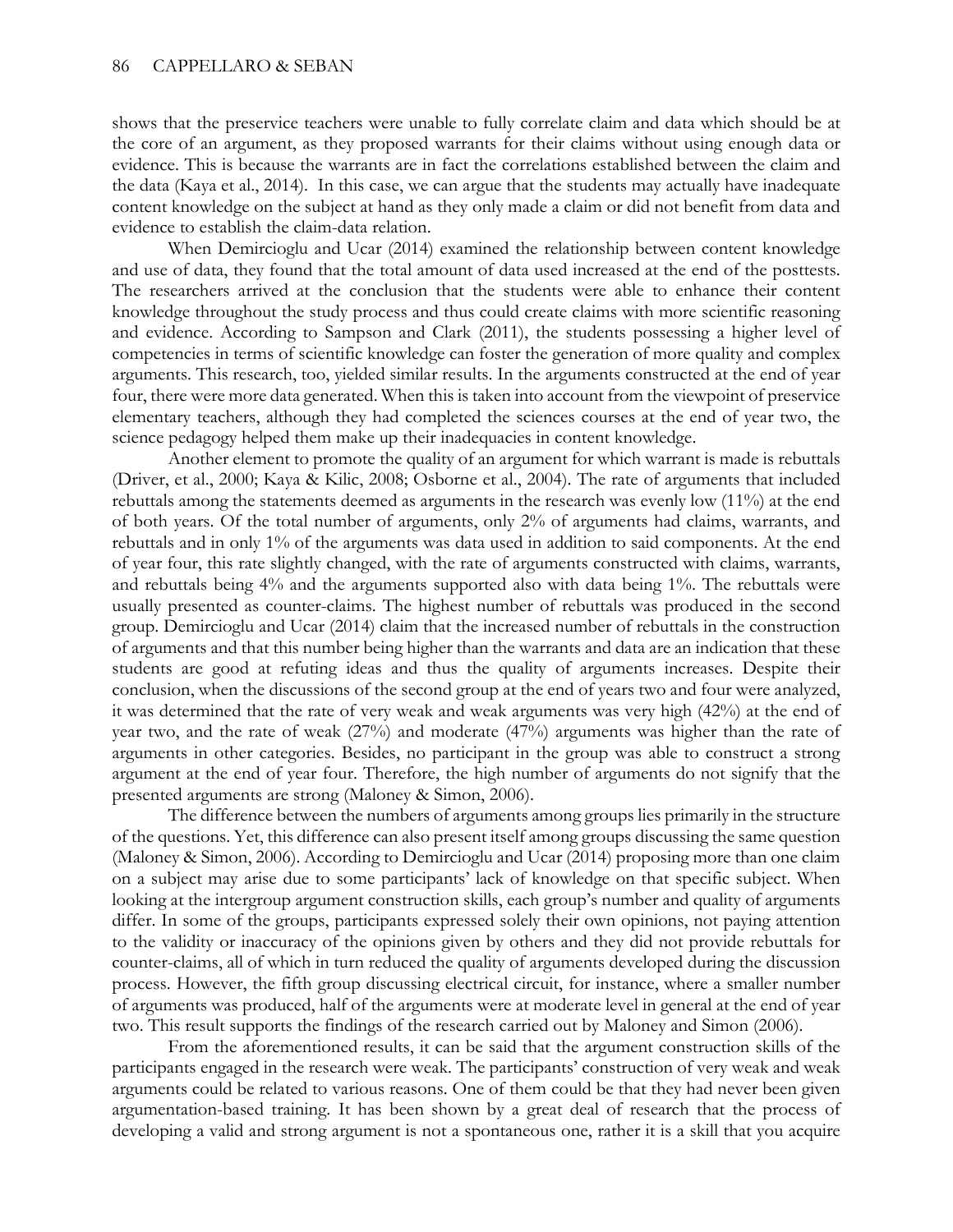through education and practice (Hogan & Maglienti, 2001; Kuhn, 1991). Aslan (2014), too, notes in his study that one of the reasons for the failure of students in constructing arguments is that they never had any experience in argument construction and argumentation-based trainings. The findings of the research note that the quality of arguments created by the participants who attended an argumentation-based training increased (Demircioglu and Ucar, 2010; Karisan & Topcu, 2016; Karisan & Yilmaz-Tuzun, 2012; Kececi et al., 2011; Kingir et al., 2010; Yesildag et al., 2010).

Another reason could be the lack of knowledge of the participants on the discussion subjects. As the preservice teachers did not make use of scientific terminology whilst in discussion, this, in particular, can be an indication of their insufficient knowledge. In the related literature, studies support this idea (Aslan, 2014; Sampson & Clark, 2011; Tavares et al., 2010; vonAufscnaiter et al., 2008) and the idea that content knowledge does not directly affect the quality of an argument (Eskin & Bekiroglu, 2009; Khun, 1991; Kutluca et al., 2014; Perkins, et al., 1991). In their study conducted with physics preservice teachers, Hakyolu and Ogan-Bekiroglu (2011) assert that the quality of scientific knowledge does not directly link to overall quality of argument. In their research, Clark and Sampson (2008) are of the view that these findings should also be evaluated in terms of discussion frequency, presence of different opinions of the participants, and their skills of conveying their previous knowledge, rather than just focusing on sufficient scientific knowledge.

#### **The Quality of Arguments**

Another objective of the research was to determine the quality of the argument components. To this end, the components were examined in such categories as scientifically right, wrong, sufficient, insufficient, or having misconceptions. When the arguments were analyzed, it can be seen that while the participants were successful at the selection of a claim in general at the end of years two and four, they used warrants that supported their claims from a single aspect. Overall, the groups were able to create correct claims. However, some of these claims had misconceptions embedded in them. Among the groups, except for the fifth group at the end of year two, the presence of wrong claims was rare. When the warrants and data were examined, those that supported the claim from many aspects were not identified. In all the groups, the participants presented only one warrant whilst supporting their claims. These warrants were mostly devoid of scientific terminology. The data used was insufficient. This result was also similar to that in the study conducted by Aslan (2014) with high school students. Aslan (2014) asserts that this result is rooted in the inability of students to make correlations between other concepts as they lacked adequate content knowledge. Similar reasons were found in this study as well. For example, it was observed that the participants did not really include concepts apart from the ones already given in the activity sheet handed out during the discussions. The concepts they used had misconceptions in general and most of the time were not related to the subject in question.

The participants of the second group proposed the highest number of claims with misconceptions and this also applied for the warrants. And this had an impact on the scientific validity of their arguments. It was observed that the participants were unable to fully explain what they meant by the concepts of weight, mass, frictional force, and gravity. The same misconceptions were also detected in the study done by Kocakulah and Kenar Acil (2011) with eighth graders. The participants in the fifth group had the highest number of wrong claims as opposed to other groups. The reason as to why is assumed to be their inability to distinguish the differences between the concepts regarding electrical circuits. As the discussion ended within a very short period of time and the participants only presented their opinions and did not further discuss them, there was not much data. The concepts such as current, voltage, and energy identified in the warrants were used as if they bear the same meaning. These results show similarities with that of Kucukkozer's (2003) research administered to high school students.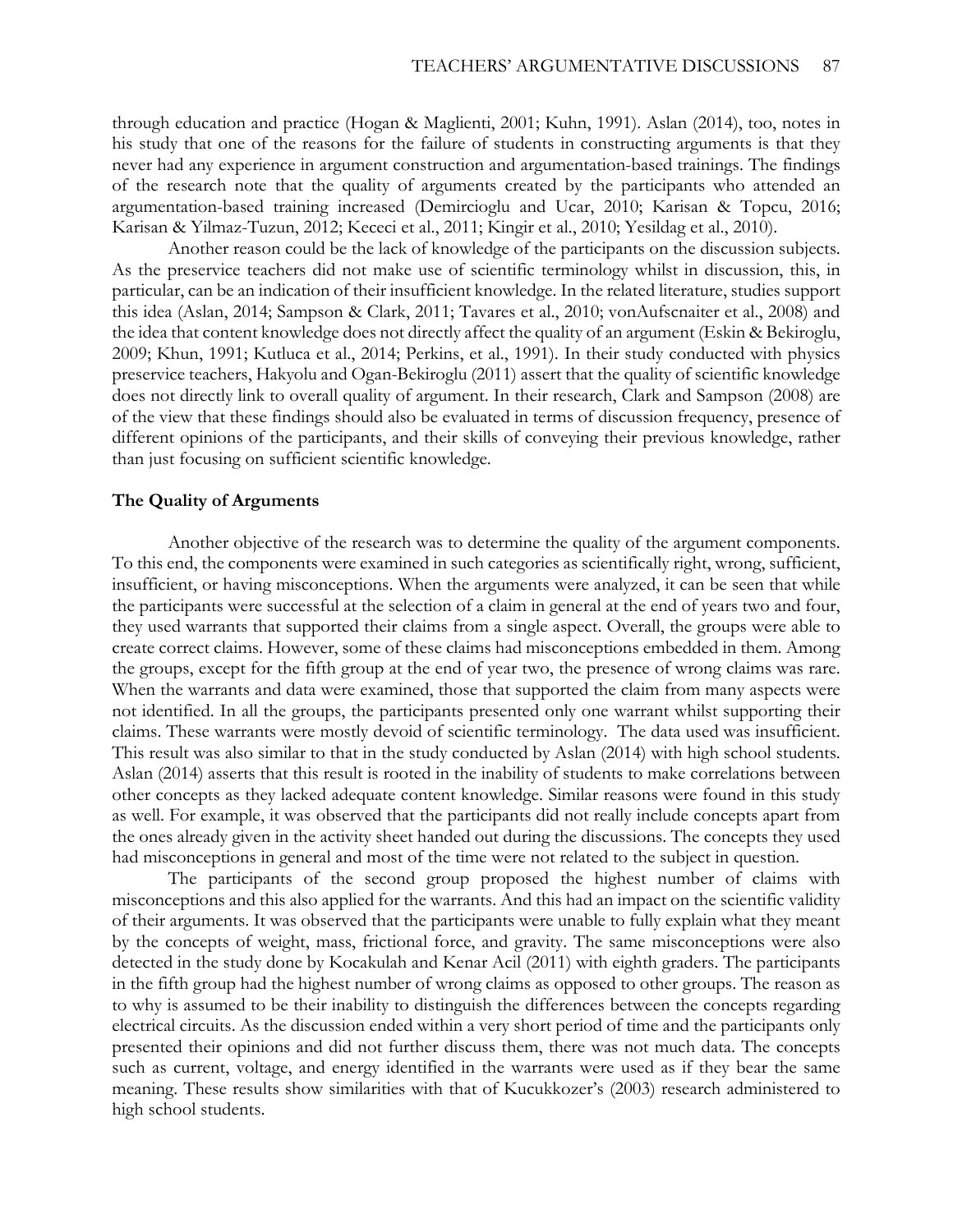#### **The Contribution of The Teacher Education Programs**

In Turkey, teacher training program courses did not directly support argumentation-based education. On the other hand, preservice teachers are required to engage in scientific discussions as a part of their courses to enrich their knowledge in science and the teaching of science. Since the preservice teachers participated in the science courses for the first two years and that they followed up the Science Laboratory Practices I and II during the academic year when the study was under way, it was assumed that their content knowledge would be enough to address the discussion subjects at primary school level. Whereas Means and Voss (1996) argue that sufficient scientific knowledge does not influence all the aspects of an argument as much as it affects the backings in particular. As for this study, although the content knowledge which the preservice teachers had was sufficient at the end of year two, it was also deducted that the enhancement of their arguments' quality at the end of year four showed that they were better at comprehending and transferring this knowledge after receiving technology and pedagogy courses where they used their knowledge in practice. The practices embedded in these courses enabled the preservice teachers to present many scientific concepts they had learned previously in theory. It can be argued that these preparations helped them have command of subjects within science teaching.

However, the difficulties they encounter in forming arguments can be attributed to their not having the opportunity to form enough arguments in the courses they had taken during their education program. In the research conducted by Aydemir et al. (2018) with science teachers, they found that preservice science teachers also formed insufficient arguments. The preservice teachers stated that traditional teaching was used intensively in undergraduate courses, the subjects were generally explained verbally, and the argumentation approach was used very rarely in the courses; therefore, they found themselves insufficient prepared in the argumentation approach and argumentation. In support of this view, Sahin et al. (2015) stated in their study with faculty of education that the academics who run science classes carry the argumentation method to their classes, but they often have difficulty due to the crowded classes and the content of the course.

The science laboratory I and II courses, which have a great potential for creating arguments, are designed as a course in which teacher candidates do their laboratory applications. The studies related to these courses reveal that argumentation and inquiry-based learning practice processes contribute to laboratory applications by helping in structuring scientific knowledge (Hohenshell & Hand, 2006). However, research reveals that preservice elementary teachers do not frequently encounter argumentation-based practices during their education (Cappellaro, 2016). Cappellaro (2016) also found that half of the participants who completed the Physics, Chemistry, Biology, Science Laboratories I and II, and Science Teaching I courses stated that they did not take a course that used argumentation-based teaching. Preservice teachers also think that a scientific classroom environment can be created using direct instruction and experimentation. They also mentioned the laboratory as the primary method that can be used in science where argumentation was mentioned only by one of the 36 preservice teachers who participated in the study (Karaer et al., 2020). Among the reasons why these preservice teachers who participated in this study could not produce persuasive and qualified arguments in the discussions in real terms was that they had not received any training aimed at developing their argumentation skills and therefore failed to fully participate in such discussion activity. The second reason could be that the learning settings where preservice teachers can transfer and question the knowledge they acquired, where their awareness can be raised to realize the misconceptions that they or their students' arguments may have, and where scientific issues are addressed and discussed are not provided as much as they should be. From this aspect, it can be concluded that providing preservice teachers with settings where they can produce more arguments during the courses they take and where they can engage in discussions would build their capacity for constructing arguments and help them perceive their misconceptions (Kingir et al., 2011).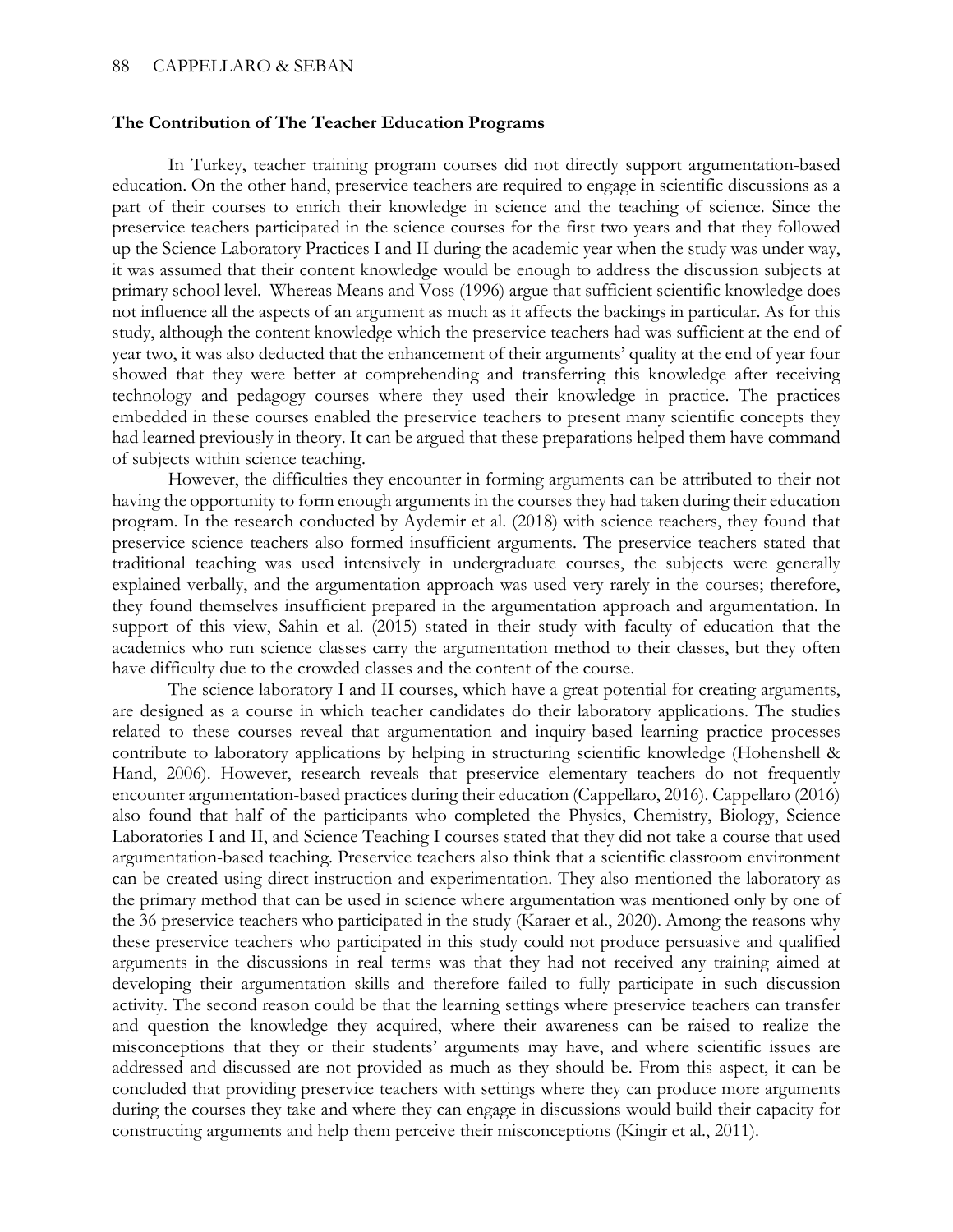Considering the critical role of elementary teachers in preparing students to think, explain, ask, and argue about science and interconnected concepts, science teachers at elementary level need more specific attention considering the variety of courses they must teach. This study contributes to an understanding of preservice elementary teachers' argumentation skills and the role of teacher education programs. According to the results, developing preservice teachers' understanding and experiences in teaching science through argumentation is necessary and intervention programs as a part of science courses also need to be considered. Further research needs to deal with instructional and practical issues.

### *The authors received no financial support for the research, authorship, and/or publication of this manuscript.*

**Evren Cappellaro** (evrenne (a) email.com) is a lecturer in the department of elementary education at Akdeniz University where she teaches science education and environment education courses to teacher candidates. Her research focuses on scientific thinking, the nature of science, and environmental issues with a particular focus on water-related environmental science.

**Demet Seban** [\(demet.seban@alanya.edu.tr\)](mailto:demet.seban@alanya.edu.tr) is an associate professor in the Department of Elementary Education at Alanya Alaaddin Keykubat University. Her interest areas include curriculum and instruction, teacher education, and teaching literacy. More specifically, she works on preparing teacher candidates to teach reading and writing, content area literacies, and developing language education programs at the elementary level.

#### **References**

- Anderson, R. C., Nguyen-Jahiel, K., McNurlen, B., Archodidou, A., Kim, S., Reznitskaya, A., Tillmanns, M., & Gilbert, L. (2001). The snowball phenomenon: Spread of ways of talking and ways of thinking across groups of children. *Cognition and Instruction, 19*(1), 1–46.
- Aslan, S. (2014). Ogrencilerin yazili bilimsel arguman olusturma ve degerlendirme becerilerinin incelenmesi [Analysis of students' written scientific argument generate and evaluation skills]. *Journal of Theory and Practice in Education, 10*(1), 41-74.
- Aydemir, S., Karakaya Cirit, D., Kaya, S., & Azger, C. (2018). Fen bilgisi ogretmen adaylarinin argumantasyona iliskin gorusleri ve argüman kurma becerilerinin arastirilmasi [Exploring the preservice science teachers' views of argumentation and of their argument development skills]. *Anemon Muş Alparslan Üniversitesi Sosyal Bilimler Dergisi*, *6*(STEMES'18), 131-138. <https://doi.org/10.18506/anemon.470577>
- Cappellaro, E. (2016, May). *Sinif ogretmeni adaylarinin argumantasyon algıları* [Preservice elementary teachers' argumentation perceptions. [Paper presentation]. 15<sup>th</sup> International Primary Teacher Education Symposium, Mugla.
- Cavagnetto, A. R. (2010). Argument to foster scientific literacy: A review of argument interventions in k-12 science contexts. *Review of Educational Research, 80*(3), 336–371. <https://doi.org/10.3102/0034654310376953>
- Cavagnetto, A., Hand, B. M., & Norton-Meier, L. (2010). The nature of elementary student science discourse in the context of the science writing heuristic approach. *International Journal of Science Education, 32*, 427–449.<https://doi.org/10.1080/09500690802627277>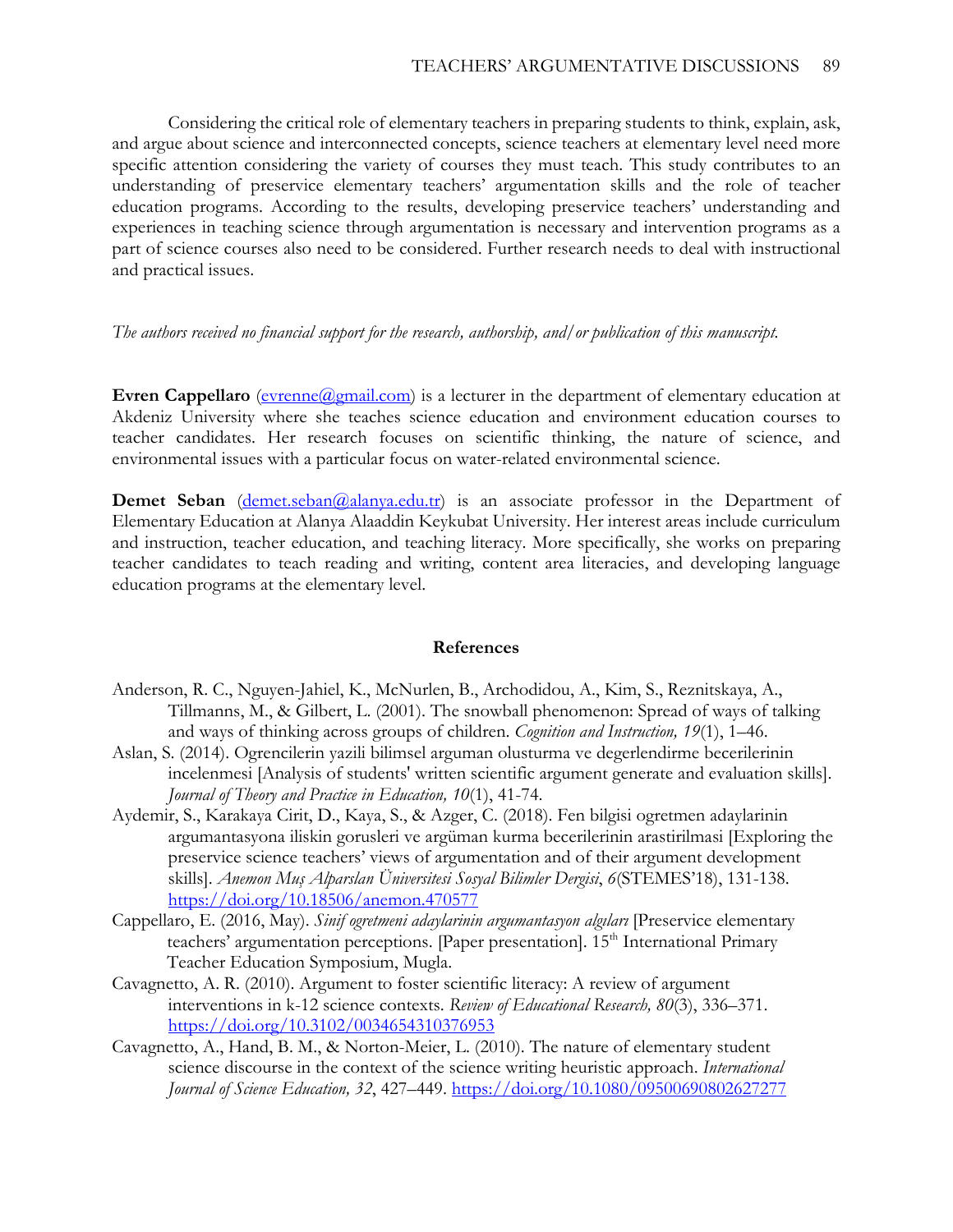- Cinici, A., Ozden, M., Akgun, A., Herdem, K., Karabiber, H. L., & Deniz, S. M. (2014). Kavram karikaturleriyle desteklenmis argumantasyon temelli uygulamaların etkililiginin incelenmesi [Investigating the effectiveness of argumentation-based activities supported with concept cartoon]. *Adiyaman Universitesi Sosyal Bilimler Enstitusu Dergisi, 7*(18), 571- 596*.* <https://doi.org/10.14520/adyusbd.839>
- Clark, D. B., & Sampson, V. (2008). Assessing dialogic argumentation in online environments to relate structure, grounds, and conceptual quality. *Journal of Research in Science Teaching, 45*, 293- 321.<https://doi.org/10.1002/tea.20216>
- Cresswell, J. W. (2007). *Qualitative inquiry and research design* (2<sup>nd</sup> ed.). Thousand Oaks, CA: Sage Publications.
- Demirci, N. (2008). *Toulmin'in bilimsel tartısma modeli odakli egitimin kimya ogretmen adaylarinin temel kimya konularini anlamalari ve tartisma seviyeleri uzerine etkisi* [The impact of Toulmin's focus on the scientific debate model of chemistry teacher candidates on understanding and discussing basic chemistry subjects]. (Unpublished master's thesis). Gazi Universitesi Egitim Bilimleri Enstitusu, Ankara.
- Demircioglu, T., & Ucar, S. (2014). Akkuyu Nukleer Santrali konusunda uretilen yazili argumanlarin incelenmesi [Investigation of written arguments about Akkuyu Nuclear Power Plant]. *Elementary Education Online, 13*(4), 1373-1386. [https://doi.org/10.17051](https://doi.org/10.17051/io.2014.31390)*/*io*.*2014.31390
- Denzin, N. K., & Lincoln, Y. S. (1998). Entering the field of qualitative research. In N. K. Denzin & Y. S. Lincoln (Eds.), *The landscape of qualitative research theories and issues* (pp. 1-34). Thousand Oaks, CA: Sage Publications.
- Driver, R., Newton, P., & Osborne, J. (2000). Establishing the norms of scientific argumentation in classrooms. *Science Education, 84*(3), 287-312. [https://doi.org/10.1002/\(SICI\)1098-](https://doi.org/10.1002/(SICI)1098-237X(200005)84:3%3c287::AID-SCE1%3e3.0.CO;2-A) [237X\(200005\)84:3<287::AID-SCE1>3.0.CO;2-A](https://doi.org/10.1002/(SICI)1098-237X(200005)84:3%3c287::AID-SCE1%3e3.0.CO;2-A)
- Duschl, R. A., & Osborne, J. (2002). Supporting and promoting argumentation discourse in science education. *Studies in Science Education, 38*, 39-72. <https://doi.org/10.1080/03057260208560187>
- Erduran, S., Ozdem, Y., & Park, J-Y. (2015). Research trends on argumentation in science education: A journal content analysis from 1998–2014. *International Journal of STEM Education, 2*(1), 1-12. <https://doi.org/10.1186/s40594-015-0020-1>
- Eskin, H., & Bekiroglu, F. O. (2009). Investigation of a pattern between students' engagement in argumentation and their science content knowledge: A case study. *Eurasia Journal of Mathematics, Science and Technology Education, 5*(1), 63-70.
- Hakyolu, H., & Ogan-Bekiroglu, F. (2011). Assessment of students' science knowledge levels and their involvement with argumentation. *International Journal for Cross- Disciplinary Subjects in Education, 2*(1), 264-270. [https://doi.org/10.20533](https://doi.org/10.20533/ijcdse.2042.6364.2011.0038)*/*ijcdse*.*2042.6364.2011.0038
- Hohenshell, l. M., & Hand, B. (2006). Writing‐to‐learn strategies in secondary school cell biology: A mixed method study. *International Journal of Science Education, 28*(2-3), 261-289.
- Hogan, K., & Maglienti, M. (2001). Comparing the epistemological underpinning of students' and scientists' reasoning about conclusions. *Journal of Research in Science Teaching, 38*(6), 663-687. <https://doi.org/10.1002/tea.1025>
- Jimenez-Aleixandre, M. P., Rodriguez, A. B., & Duschl, R. A. (2000). "Doing the lesson" or "doing science": Argument in high school genetics. *Science Education, 84*, 757-792. [https://doi.org/10.1002/1098-237X\(200011\)84:6<757::AID-SCE5>3.0.CO;2-F](https://doi.org/10.1002/1098-237X(200011)84:6%3c757::AID-SCE5%3e3.0.CO;2-F)
- Jimenez-Aleixandre M. P., & Erduran, S. (2008). Argumentation in science education: An overview. In S. Erduran & M. P. Jimenez-Aleixandre (Eds.), *Argumentation in science education perspectives from classroom-based research*, (pp. 3–28), Netherlands: Springer.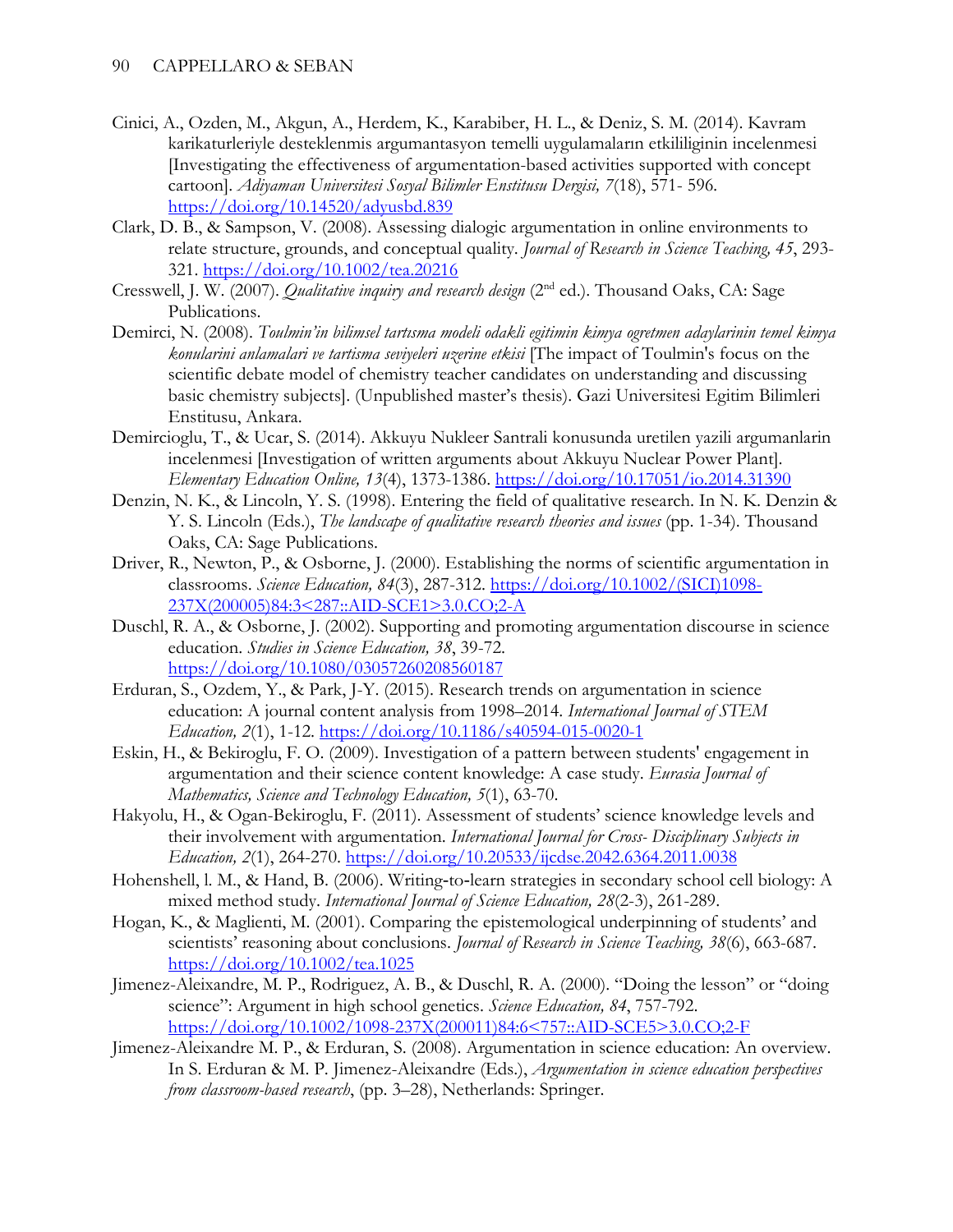- Karaer, G., Karademir, E. ve Tezel, O. (2020). Proje tabanli ogretimin fen laboratuvari dersinde kullaniminin sınıf ögretmeni adaylarının goruslerine gore degerlendirilmesi [Evaluating the use of project based teaching on the science laboratory course according to the views of the classroom teacher candidates]. *Journal of Qualitative Research in Education*, *8*(1), 73-95. <https://doi.org/10.14689/issn.21482624.1.8c.1s.4m>
- Karasar, N. (1995). *Bilimsel arastırma yontemi* [Scientific research method]. Ankara: 3A Arastirma Egitim Danismanlik Ltd. Sti.
- Karisan, D., & Topcu, M. S. (2016). Contents exploring the preservice science teachers' written argumentation skills: The global climate change issue. *International Journal of Environmental and Science Education, 11(6),* 1347-1363.<https://doi.org/10.12973/ijese.2016>
- Karisan, D., & Yilmaz-Tuzun, O. (2012, June 27). *Fen ogretmen adaylarinin laboratuvar uygulamalari dersi deney raporlarinin incelenmesi* [Examination of experiment reports of laboratory practice lessons of science teacher candidates]. [Paper presentation]. X. Ulusal Fen Bilimleri ve Matematik Egitimi Kongresi, Nigde.
- Kaya, E. (2012, June 27). *Argumantasyona dayali etkinliklerin ogretmen adaylarının kimyasal denge konusunu anlamalarına etkisi* [The influence of the argumentation-based activities on the students' understanding of the chemical equilibrium]. [Paper presentation]. X. Ulusal Fen Bilimleri ve Matematik Egitimi Kongresi, Nigde.
- Kaya, E., Cetin, P. S., & Erduran, S. (2014). Iki argumantasyon testinin Turkce'ye uyarlanmasi [Adaptation of two argumentation tests into Turkish]. *Elementary Education Online, 13*(3), 1014-1032.
- Kaya, O. N., & Kilic, Z. (2008). Etkin bir fen ogretimi için tartısmaci soylev [Argumentative discourse for the effective teaching of science]. *Ahi Evran Universitesi Kirsehir Egitim Fakultesi Dergisi, 9*(3), 89-100.
- Kececi, G., Kirilmazkaya, G., & Kirbag Zengin, F. (2011, May 16). *Ilkogretim ogrencilerinin genetigi degistirilmis organizmalari on-line argumantasyon yontemi ile ogrenmesi*. [Elementary school students' learning about genetically modified organisms with the online scientific argumentation learning program]. [Paper presentation]. 6<sup>th</sup> International Advanced Technologies, Elazig.
- Kingir S., Geban, O., & Gunel M. (2011). Ogrencilerin kimya derslerinde argumantasyon tabanli bilim ogrenme yaklasiminin uygulanmasina iliskin gorusleri [Students' views on the implementation of the argument-based science learning approach in chemistry classes]. *Selcuk Universitesi Ahmet Kelesoglu Egitim Fakultesi Dergisi, 32*, 15-28.
- Kingir, S., Geban, O. & Gunel, M. (2010, September 23). *Argumantasyon tabanli bilim ogrenme (ATBO) yaklasiminin 9. sinif ogrencilerinin kimya kavramlarini ogrenmelerine etkisi* [The impact of the argument-based science learning (ABSL) approach to learning chemistry concepts of  $9<sup>th</sup>$ grade students]. [Paper presentation]. IX. Ulusal Fen Bilimleri ve Matematik Kongresi, Izmir.
- Kim, S., & Hand, B. (2015). An analysis of argumentation discourse patterns in elementary teachers' science classroom discussions. *Journal of Science Teacher Education, 26*(3), 221-236. <https://doi.org/10.1007/s10972-014-9416-x>
- Kocakulah, S., & Kenar Acil, Z. (2011). Ilkogretim ogrencilerinin gozuyle "Yercekimi nerededir?" [From the perception of elementary school students: "Where is gravity?"]. *Turk Fen Egitimi Dergisi, 8*(2), 135-151.
- Kucukozer, H. (2003). Lise I. sinif ogrencilerinin basit elektrik devreleriyle ilgili olarak kavram yanilgilari [Misconceptions of first year secondary school students' about simple electric circuits]. *Hacettepe Universitesi Egitim Fakultesi Dergisi, 25*, 142-148.
- Kuhn, D. (1991). *The skills of argument*. England: Cambridge University Press.
- Kuhn, D. (1992). Thinking as argument. *Harvard Educational Review*, 62, 155-178.
- Kuhn, D. (2005). *Education for thinking.* Cambridge, MA: Harvard University Press.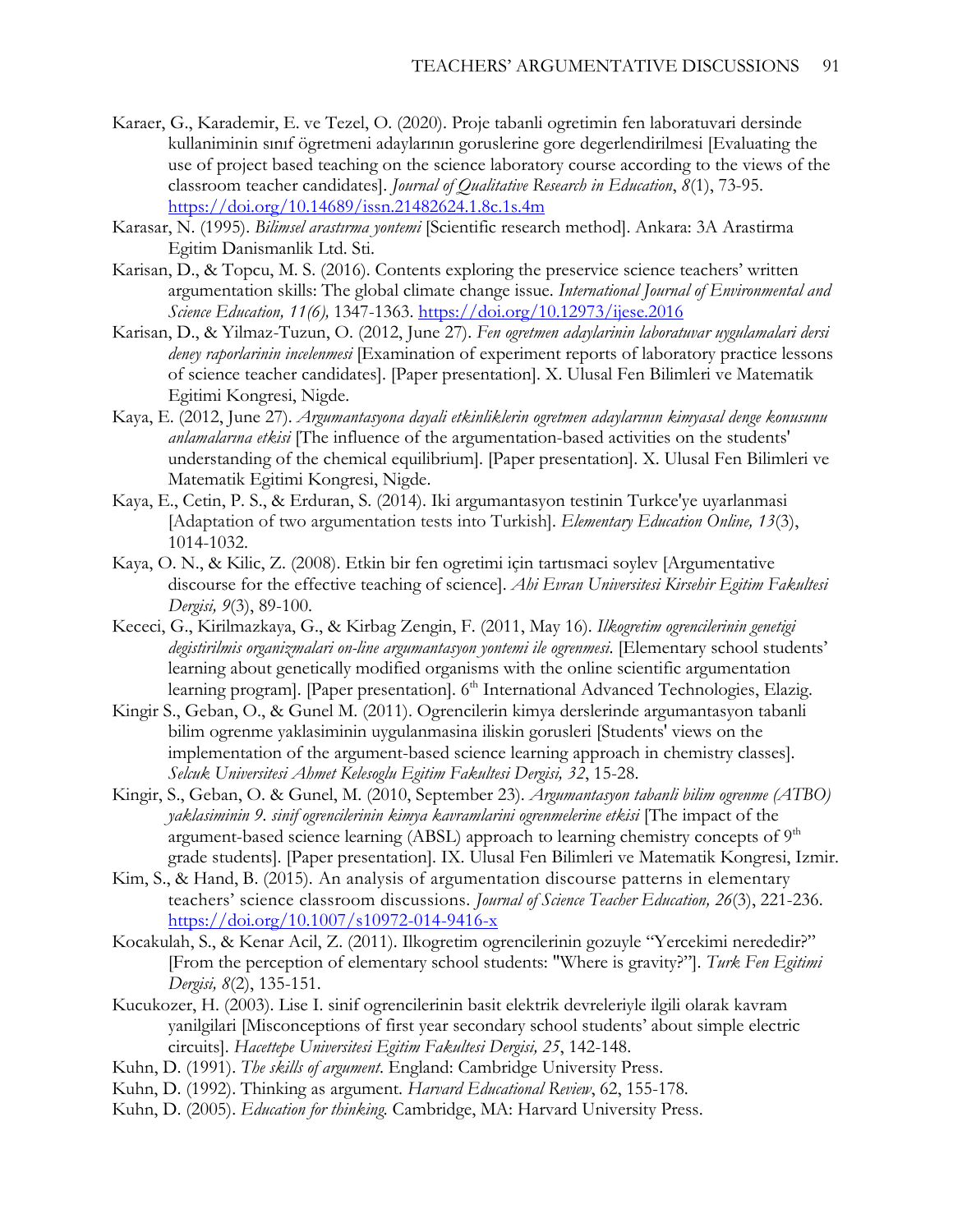- Kutluca, A. Y., Cetin, P. S., & Dogan, N. (2014). Effect of content knowledge on scientific argumentation quality: Cloning context. *Necatibey Egitim Fakultesi Elektronik Fen ve Matematik Egitimi Dergisi, 8*(1), 1-30.<https://doi.org/10.12973/nefmed.2014.8.1.a1>
- Lee, M-H., Wu, Y., Tien, T., & Chin-Chung, A. (2009). Research trends in science education from 2003 to 2007: A content analysis of publications in selected journals. *International Journal of Science Education, 31*(15), 1999–2020. <https://doi.org/10.1080/09500690802314876>
- Lin, T. C., Lin, T. J., & Tsai, C. C. (2014). Research trends in science education from 2008 to 2012: A systematic content analysis of publications in selected journals. *International Journal of Science Education, 36*(8), 1346–1372.<https://doi.org/10.1080/09500693.2013.864428>
- Maloney, J., & Simon, S. (2006). Mapping children's discussion of evidence in science to assess collaboration and argumentation. *Science Education, 28*(15), 1817-1841. <https://doi.org/10.1080/09500690600855419>
- McNeill, K. L., & Pimentel, D. S. (2010). Scientific discourse in three urban classrooms: The role of the teacher in engaging high school students in argumentation. *Science Education, 94*(2), 203- 229. <https://doi.org/10.1002/sce.20364>
- Means, L. M., & Voss, J. F. (1996). Who reasons well? Two studies of informal reasoning among children of different grade, ability and knowledge levels. *Cognition and Instruction, 14*(2), 139- 178.
- M.E.B. (2015). Fen bilimleri dersi (3-8. sınıflar) öğretim program [Science Curriculum (3-8. Grades)]. Ankara: Milli Egitim Bakanligi.
- Okada, A., & Buckingham Shum, S. (2008). Evidence-based dialogue maps as a research tool to evaluate the quality of school pupils' scientific argumentation. *International Journal of Research & Method in Education, 31*(3), 291–315. <https://doi.org/10.1080/17437270802417184>
- Osborne, J., Erduran S., & Simon, S. (2004). Enhancing the quality of argumentation in school science. *Journal of Research in Science Teaching, 41*(10), 994-1020. <https://doi.org/10.1002/tea.20035>
- Osborne, J. F., Erduran, S., Simon, S., & Monk, M. (2001). Enhancing the quality of argument in school science. *School Science Review, 82*(301), 63-70.
- Ozdem, Y., Cakiroglu, J., Ertepinar, H., & Erduran, S. (2013). The nature of preservice science teachers' argumentation in inquiry-oriented laboratory context. *International Journal of Science Education, 35*(15), 2559–2586.<https://doi.org/10.1080/09500693.2011.611835>
- Perkins, D. N., Farady, M., & Bushey, B. (1991). Everyday reasoning and the roots of intelligence. In Voss, J. F., Perkins, D. N., & Segal, J. W. (Eds.), *Informal reasoning and education*, (pp. 83-105). Hillsdale: Erlbaum.
- Plantin, C. (2005). *L'Argumentation. Histoire, théories et perspectives*. Paris: Presses Universitaires de France.
- Sahin, C., Cakmak, N., & Hacimustafaoglu, M. (2015). Akademisyenlerin elestirel dusunme becerilerinin ve elestirel dusunme becerileri hakkindaki goruslerinin incelenmesi [Investigation of academicians' critical thinking skills and ideas about critical thinking skills]. *Inonu Universitesi Egitim Fakultesi Dergisi, 16*(2), 51-66. <https://doi.org/10.17679/iuefd.16211687>
- Sampson, V., & Clark, D. (2011). A comparison of the collaborative scientific argumentation practices of two high and two low performing groups. *Research in Science Education, 41*, 63-97. <https://doi.org/10.1007/s11165-009-9146-9>
- Sampson, V., & Clark, D. (2008). Assessment of the ways students generate arguments in science education: Current perspectives and recommendations for future directions*. Science Education, 92*(3), 447-472. <https://doi.org/10.1002/sce.20276>